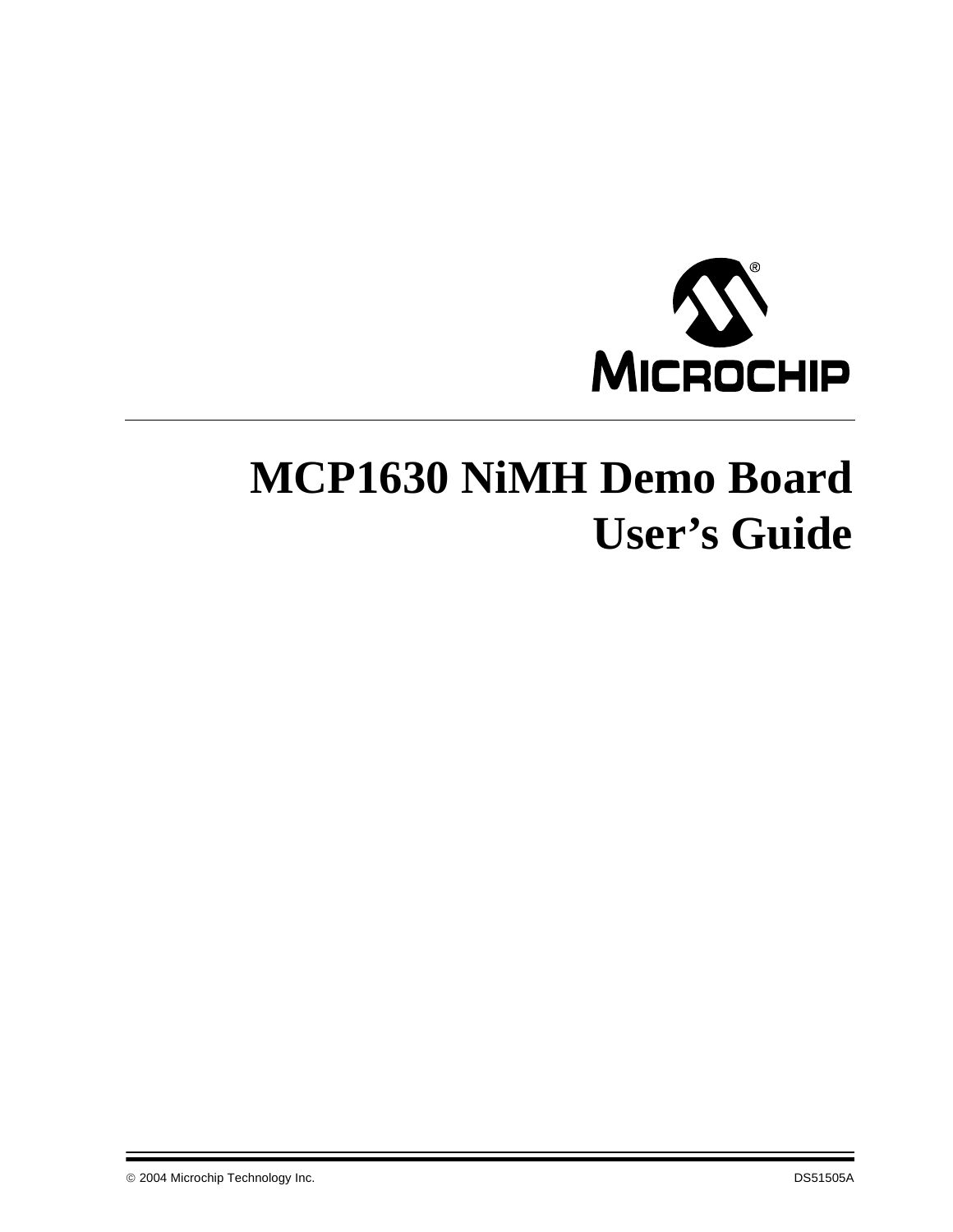#### **Note the following details of the code protection feature on Microchip devices:**

- Microchip products meet the specification contained in their particular Microchip Data Sheet.
- Microchip believes that its family of products is one of the most secure families of its kind on the market today, when used in the intended manner and under normal conditions.
- There are dishonest and possibly illegal methods used to breach the code protection feature. All of these methods, to our knowledge, require using the Microchip products in a manner outside the operating specifications contained in Microchip's Data Sheets. Most likely, the person doing so is engaged in theft of intellectual property.
- Microchip is willing to work with the customer who is concerned about the integrity of their code.
- Neither Microchip nor any other semiconductor manufacturer can guarantee the security of their code. Code protection does not mean that we are guaranteeing the product as "unbreakable."

Code protection is constantly evolving. We at Microchip are committed to continuously improving the code protection features of our products. Attempts to break Microchip's code protection feature may be a violation of the Digital Millennium Copyright Act. If such acts allow unauthorized access to your software or other copyrighted work, you may have a right to sue for relief under that Act.

Information contained in this publication regarding device applications and the like is intended through suggestion only and may be superseded by updates. It is your responsibility to ensure that your application meets with your specifications. No representation or warranty is given and no liability is assumed by Microchip Technology Incorporated with respect to the accuracy or use of such information, or infringement of patents or other intellectual property rights arising from such use or otherwise. Use of Microchip's products as critical components in life support systems is not authorized except with express written approval by Microchip. No licenses are conveyed, implicitly or otherwise, under any intellectual property rights.

#### **Trademarks**

The Microchip name and logo, the Microchip logo, Accuron, dsPIC, KEELOQ, microID, MPLAB, PIC, PICmicro, PICSTART, PRO MATE, PowerSmart, rfPIC, and SmartShunt are registered trademarks of Microchip Technology Incorporated in the U.S.A. and other countries.

AmpLab, FilterLab, MXDEV, MXLAB, PICMASTER, SEEVAL, SmartSensor and The Embedded Control Solutions Company are registered trademarks of Microchip Technology Incorporated in the U.S.A.

Analog-for-the-Digital Age, Application Maestro, dsPICDEM, dsPICDEM.net, dsPICworks, ECAN, ECONOMONITOR, FanSense, FlexROM, fuzzyLAB, In-Circuit Serial Programming, ICSP, ICEPIC, Migratable Memory, MPASM, MPLIB, MPLINK, MPSIM, PICkit, PICDEM, PICDEM.net, PICLAB, PICtail, PowerCal, PowerInfo, PowerMate, PowerTool, rfLAB, rfPICDEM, Select Mode, Smart Serial, SmartTel and Total Endurance are trademarks of Microchip Technology Incorporated in the U.S.A. and other countries.

SQTP is a service mark of Microchip Technology Incorporated in the U.S.A.

All other trademarks mentioned herein are property of their respective companies.

© 2004, Microchip Technology Incorporated, Printed in the U.S.A., All Rights Reserved.



### **OUALITY MANAGEMENT SYSTEM CERTIFIED BY DNV**  $=$  ISO/TS 16949:2002  $=$

Microchip received ISO/TS-16949:2002 quality system certification for its worldwide headquarters, design and wafer fabrication facilities in Chandler and Tempe, Arizona and Mountain View, California in October 2003. The Company's quality system processes and procedures are for its PICmicro® 8-bit MCUs, KEELOQ® code hopping devices, Serial EEPROMs, microperipherals, nonvolatile memory and analog products. In addition, Microchip's quality system for the design and manufacture of development systems is ISO 9001:2000 certified.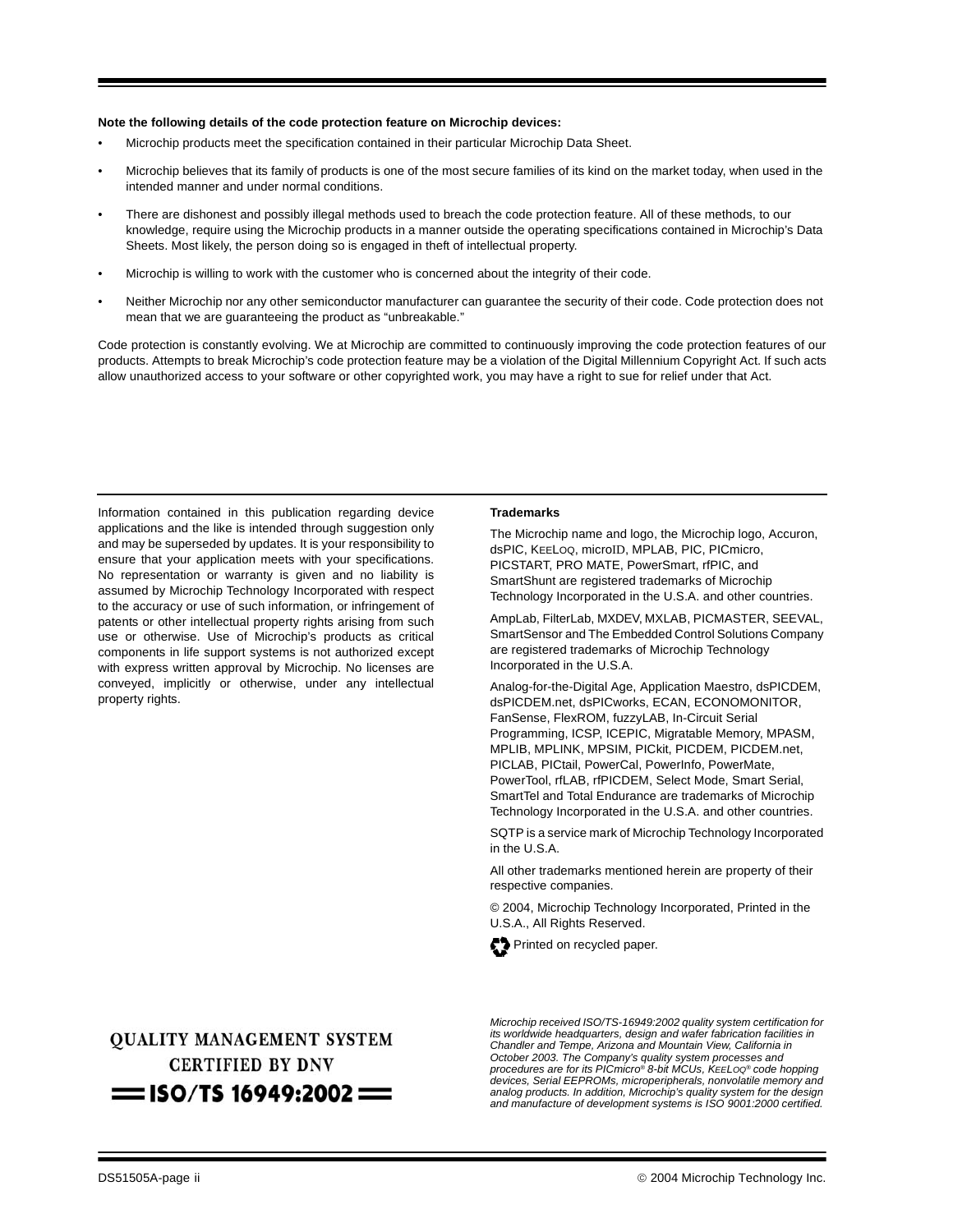

## MCP1630 NiMH Demo Board **User's Guide**

Ξ

## **Table of Contents**

| 1.1 |                                                  |  |
|-----|--------------------------------------------------|--|
| 1.2 |                                                  |  |
| 1.3 | What the MCP1630 NiMH Demo Board Kit Includes  4 |  |
|     |                                                  |  |
| 2.1 |                                                  |  |
| 2.2 |                                                  |  |
| 2.3 |                                                  |  |
|     |                                                  |  |
| A.1 |                                                  |  |
| A.2 |                                                  |  |
| A.3 |                                                  |  |
| A.4 |                                                  |  |
| A.5 |                                                  |  |
| A.6 |                                                  |  |
| A.7 |                                                  |  |
|     |                                                  |  |
|     |                                                  |  |
| C.1 |                                                  |  |
|     |                                                  |  |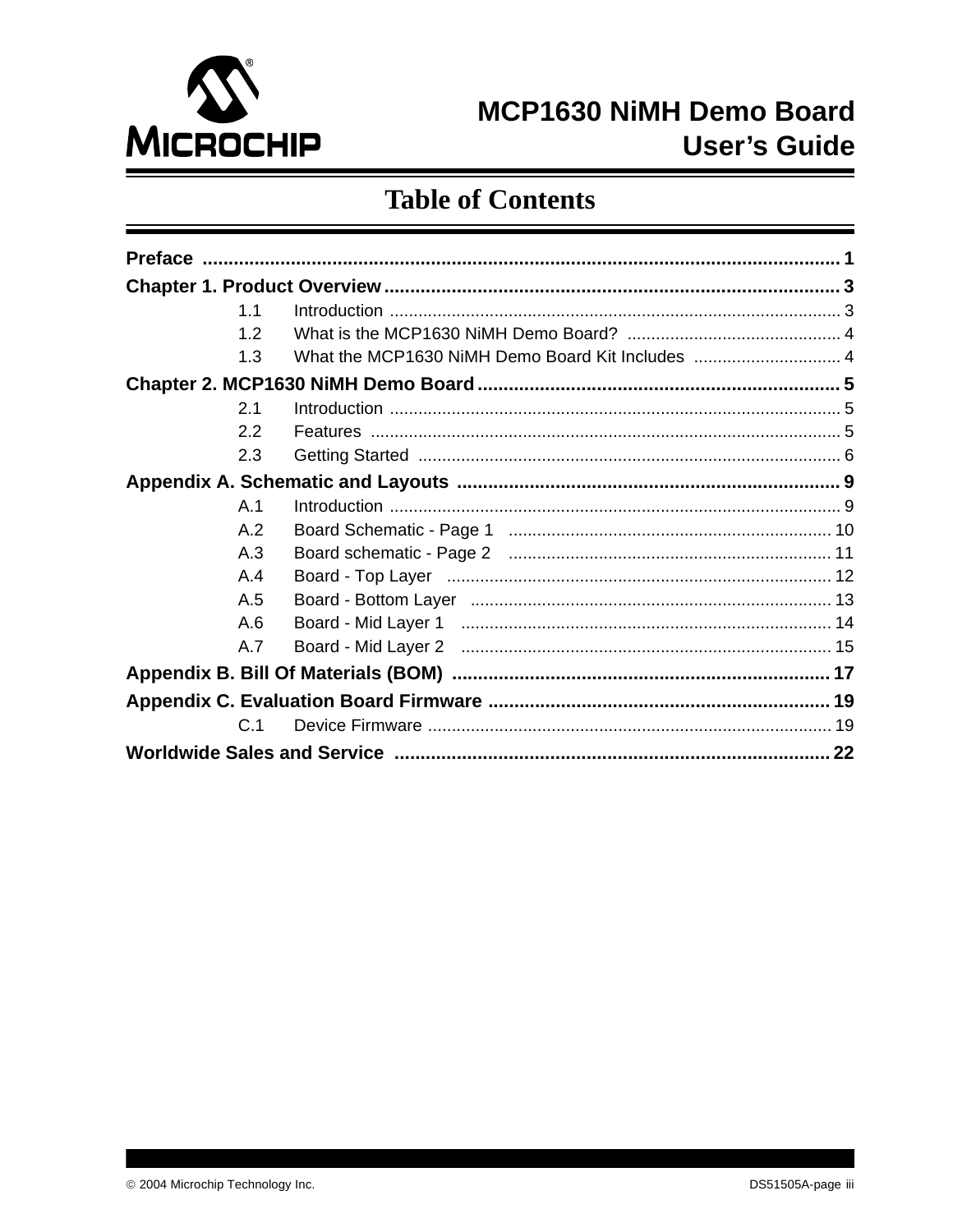**NOTES:**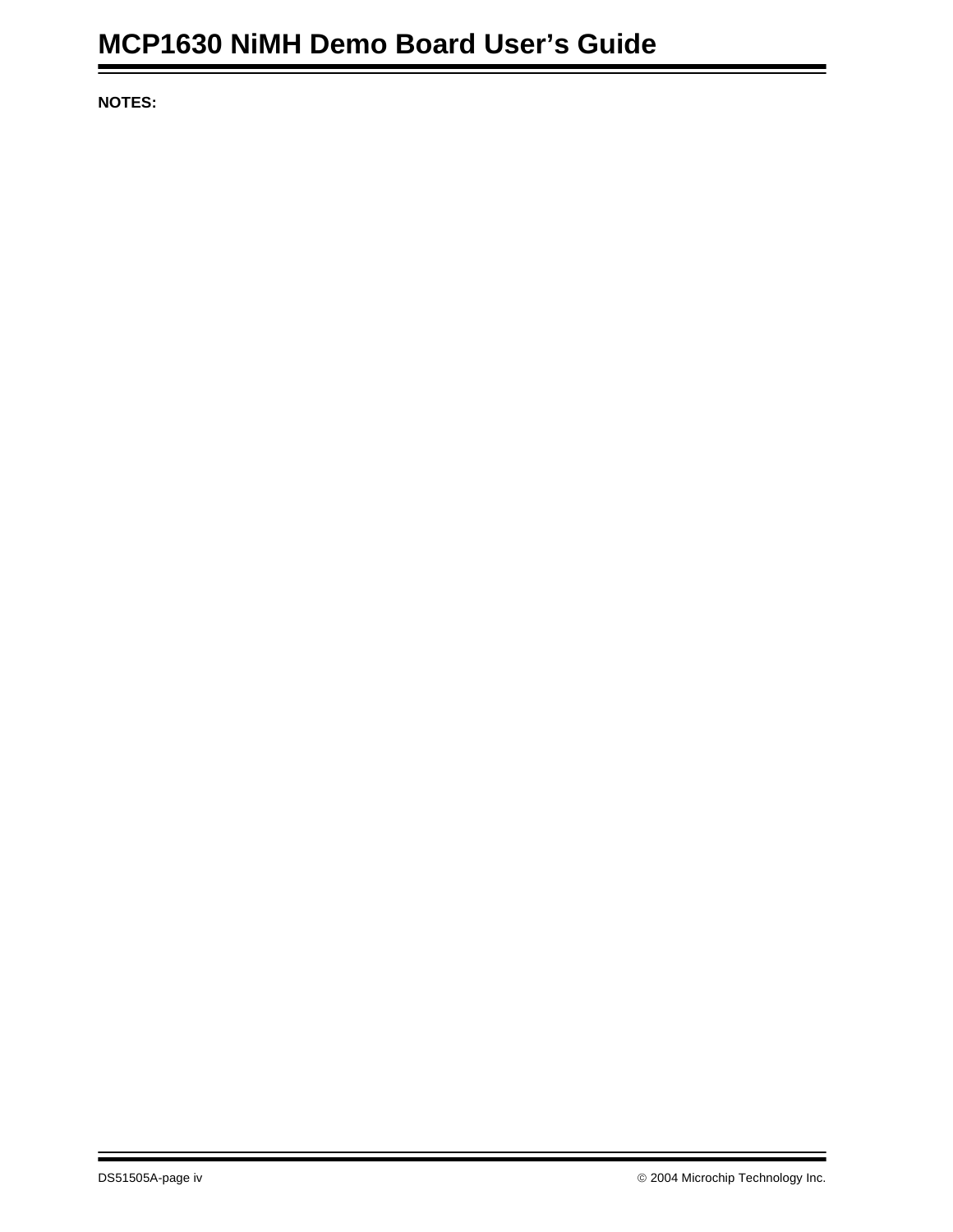

### **Preface**

### <span id="page-4-0"></span>**INTRODUCTION**

This section contains general information that will be useful to know before using the MCP1630 NiMH Charger and Fuel Gauge. This demo board supports the use of the MCP1630, MCP1700, TC1047A, TC54, MCP6042 and the PIC16LF818. This section covers the following topics:

- About this Guide
- Recommended Reading
- The Microchip Internet Web Site
- Customer Support

### **ABOUT THIS GUIDE**

#### **Document Layout**

This document describes how to use the MCP1630 NiMH Demo Board User's Guide. The User's Guide layout is as follows:

- **Chapter 1: Product Overview** Important information about the MCP1630 NiMH Charger and Fuel Gauge.
- **Chapter 2: MCP1630 NiMH Charger and Fuel Gauge** This chapter includes instructions on how to get started, as well as a description of the demo board.
- **Appendix A: Schematic and Layouts** Shows the schematic and layout diagrams for the MCP1630 NiMH Charger and Fuel Gauge.
- **Appendix B: Bill of Materials** Lists the parts used to build the MCP1630 NiMH Charger and Fuel Gauge.
- **Appendix C: Firmware -** Provides information about the application firmware and where the source code can be found.

#### **RECOMMENDED READING**

For more information regarding the MCP1630 device, the following is recommended reading.

#### **MCP1630 Data Sheet, (DS21896)**

This data sheet provides detailed information regarding the MCP1630 product family.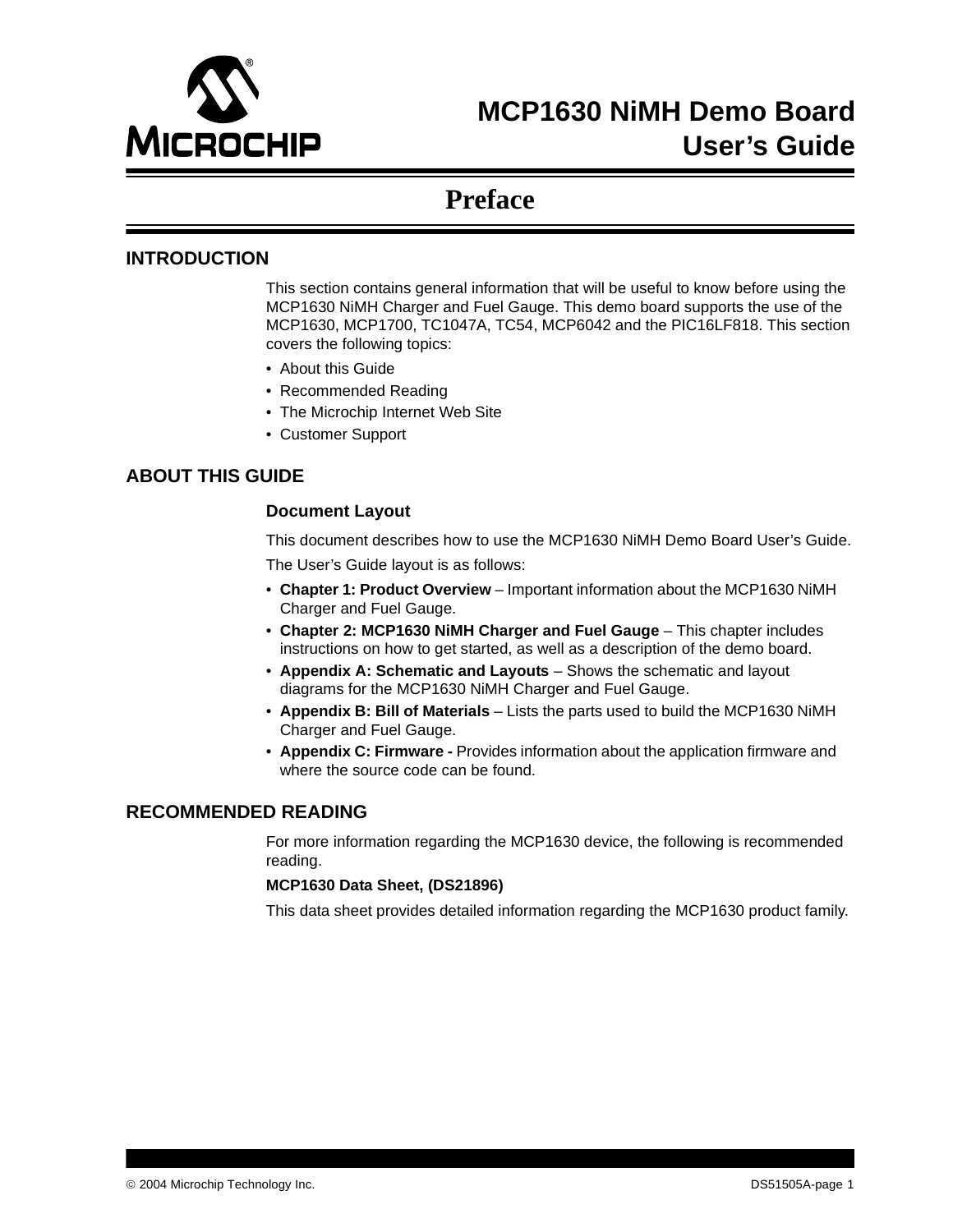### **THE MICROCHIP WEB SITE**

Microchip provides easy access to our documentation and on-line support through our Worldwide Web Site at www.microchip.com. You can download files from the web site or from our FTP site at ftp:\\.microchip.com.

• The Microchip web site also has an Infrared Design Center web page which centralizes information regarding the IrDA® Standard products.

#### **CUSTOMER SUPPORT**

Users of Microchip products can receive assistance through several channels:

- Distributor or Representative
- Local Sales Office
- Field Application Engineer (FAE)
- Corporate Applications Engineer (CAE)
- Hot Line

Customers should call their distributor, representative or field application engineer (FAE) for support. Local sales offices are also available to help customers. See the back cover for a listing of sales offices and locations.

Corporate applications engineers (CAEs) may be contacted at (480) 792-7627.

In addition, there is a Systems Information and Upgrade Line. This line provides system users a listing of the latest versions of all of Microchip's development systems software products. Plus, this line provides information on how customers can receive any currently available upgrade kits.

The Hot Line Numbers are:

- 1-800-755-2345 for U.S. and most of Canada, and
- 1-480-792-7302 for the rest of the world.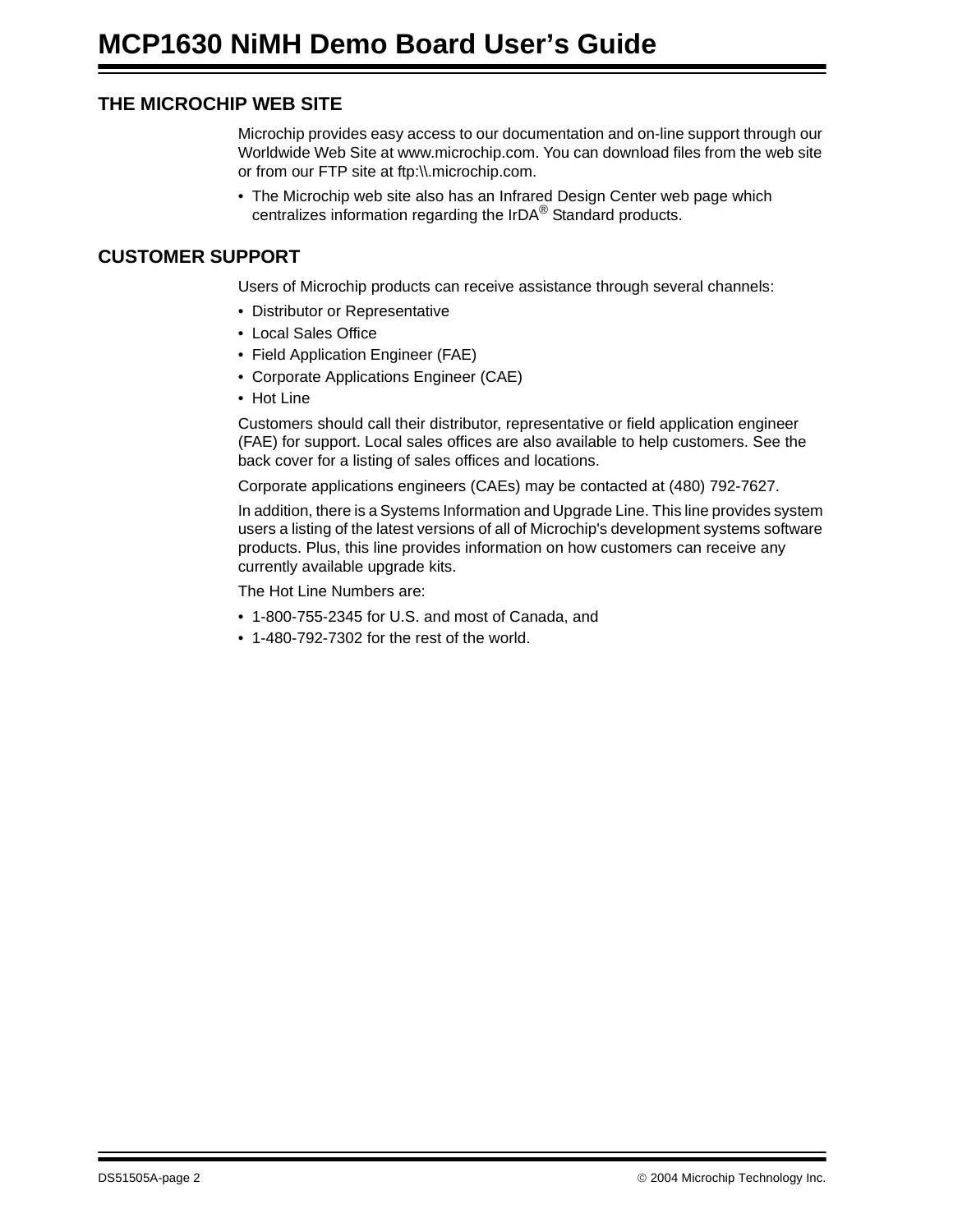

## **MCP1630 NiMH Demo Board User's Guide**

### **Chapter 1. Product Overview**

### <span id="page-6-1"></span><span id="page-6-0"></span>**1.1 INTRODUCTION**

The MCP1630 NiMH Demo Board is used to evaluate the Microchip MCP1630 used in a SEPIC power-converter application. The evaluation board is a complete stand-alone 4-cell NiMH battery charger that utilizes an 8V to 15V input capable of charging 4 NiMH batteries in series.



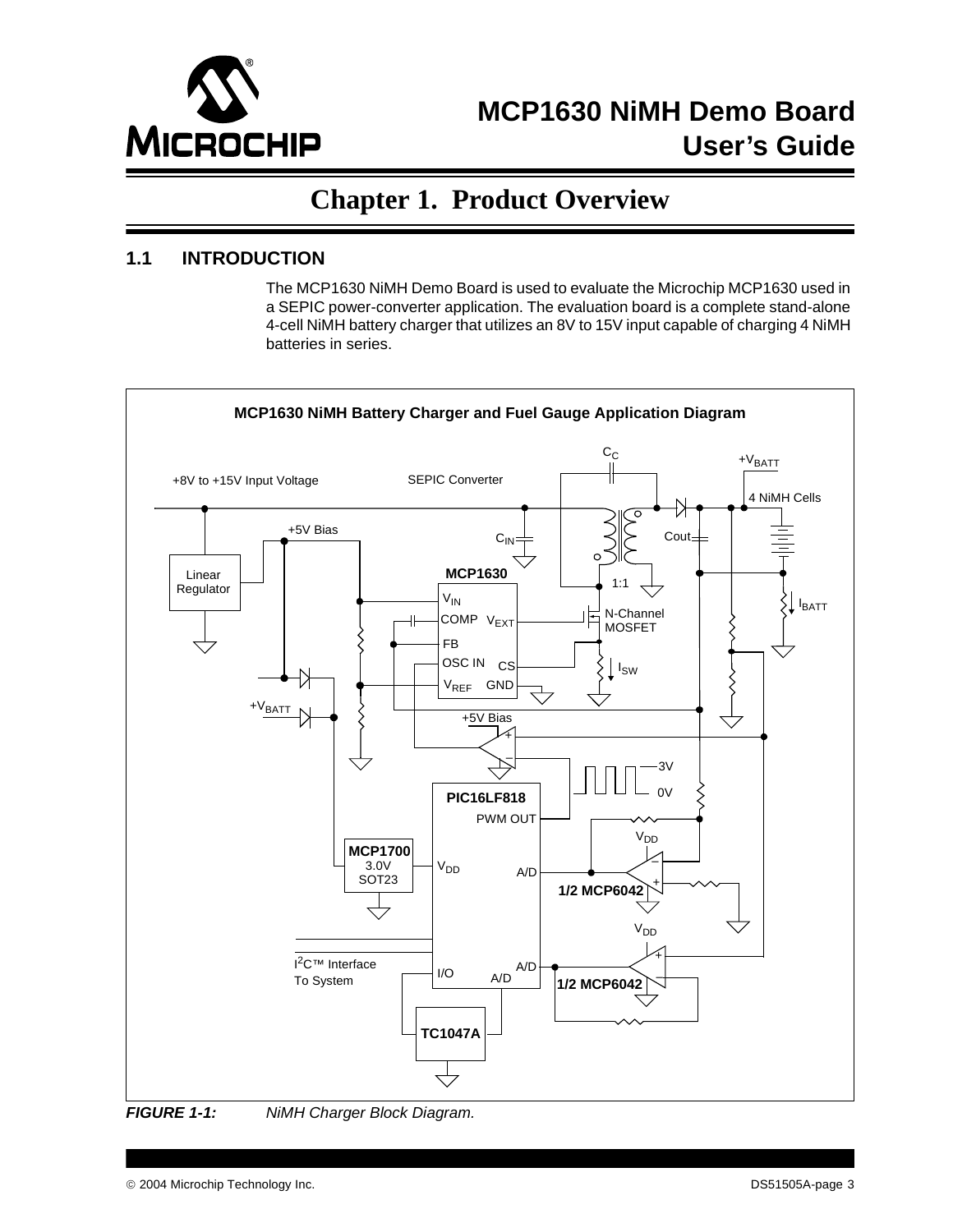### <span id="page-7-0"></span>**1.2 WHAT IS THE MCP1630 NIMH DEMO BOARD?**

The MCP1630 NiMH Demo Board is a complete stand-alone constant current battery charger and simple fuel gauge for four Nickel Metal Hydride series batteries. This board utilizes Microchip's MCP1630 (High-Speed PIC<sup>®</sup> MCU PWM MSOP-8), MCP1700T (LDO Regulator SOT-23), MCP6042T (Op Amp MSOP-8), PIC16LF818 (MCU Flash 20SSOP), TC54 (Voltage Detector SOT-23A) and TC1047A (Temp-Volt Converter SOT-23B). The input voltage range for the demo board is 8V to 15V. The output is capable of charging four NiMH batterys with up to 1.6V per cell at a fast charge rate of 500 mA contant current.

Input terminals are provided to apply an intput voltage to the charger. Output terminals are also provided as a way to connect the external NiMH batteries or a simulated battery load.

### <span id="page-7-1"></span>**1.3 WHAT THE MCP1630 NIMH DEMO BOARD KIT INCLUDES**

This MCP1630 NiMH Demo Board Kit includes:

- The MCP1630 NiMH Demo Board
- MCP1630 NiMH Demo Board User's Guide (DS51505)
- MCP1630 data sheet (DS21896)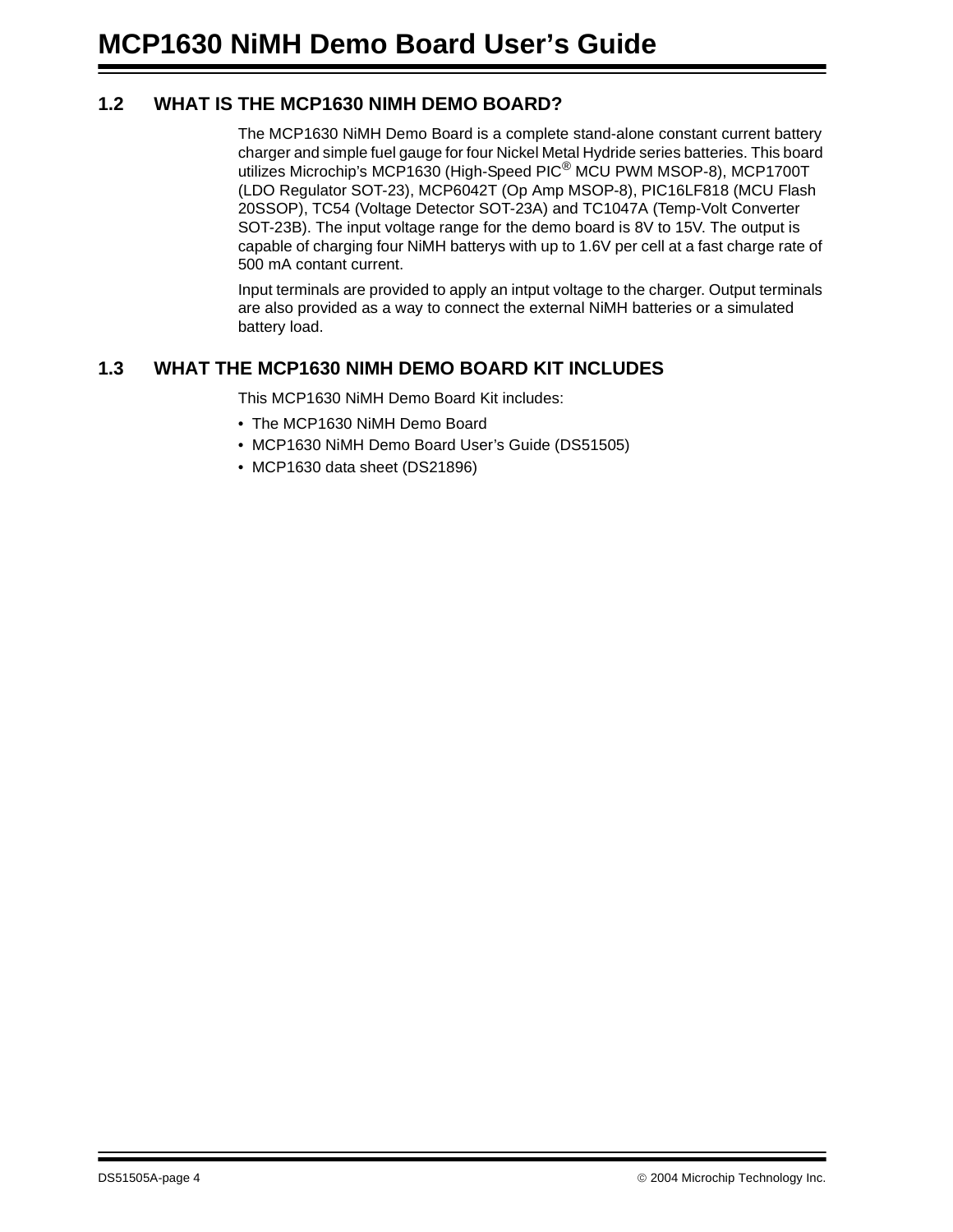

### **MCP1630 NiMH Demo Board User's Guide**

### **Chapter 2. MCP1630 NiMH Demo Board**

### <span id="page-8-1"></span><span id="page-8-0"></span>**2.1 INTRODUCTION**

The MCP1630 NiMH Demo Board demonstrates Microchip's MCP1630 High-Speed Pulse Width Modulator (PWM) used in a smart battery-charger application. The MCP1630 is a high-speed, microcontroller-adaptable PWM that, when used in conjunction with a microcontroller, will control the power system duty cycle to provide output voltage or current regulation. The PIC16LF818 microcontroller can be used to regulate output voltage or current, switching frequency and maximum duty cycle. The MCP1630 generates pulse-by-pulse duty cycle, provides fast overcurrent protection and utilizes variable external inputs. External signals include the input oscillator and the reference voltage. The power train signals include the current sense and the feedback voltage; the output signal is a square-wave pulse. The power train used for the MCP1630 NiMH Demo Board is a Single-Ended Primary Inductive Converter (SEPIC).

### <span id="page-8-2"></span>**2.2 FEATURES**

The MCP1630 NiMH Demo Board has the following features:

- Programmed charge currents:
	- Fast Charge = 500 mA
	- Trickle Charge = 50 mA
	- Top-Off Charge = 25 mA
- Overvoltage protection (battery removed)
- Overcharge protection to prevent the battery from becoming dangerously overcharged
- Overdischarge protection to prevent the battery from being damaged
- Overcurrent protection in the event of a shorted battery
- Battery reversal protection
- Input short circuit protection
- Fast charge termination if the battery or ambient temperature is too high
- Soft-start capability by holding the reference voltage low during power-up
- The MCP1630 NiMH Demo Board terminates charge by detecting a predefined change in voltage with respect to time, a specified temperature or specified elapsed time
- A simple fuel gauge that has a dual MCP6042 amplifier, a 1-channel sense voltage and a 1-channel sense current
- The MCP1630 NiMH Demo Board has the flexibility to optimize the charging algorithm for new battery technology and add proprietary features by coding the microcontroller
- Ability to adapt to environmental effects, such as ambient temperature
- Uses a very low standby current of 29 µA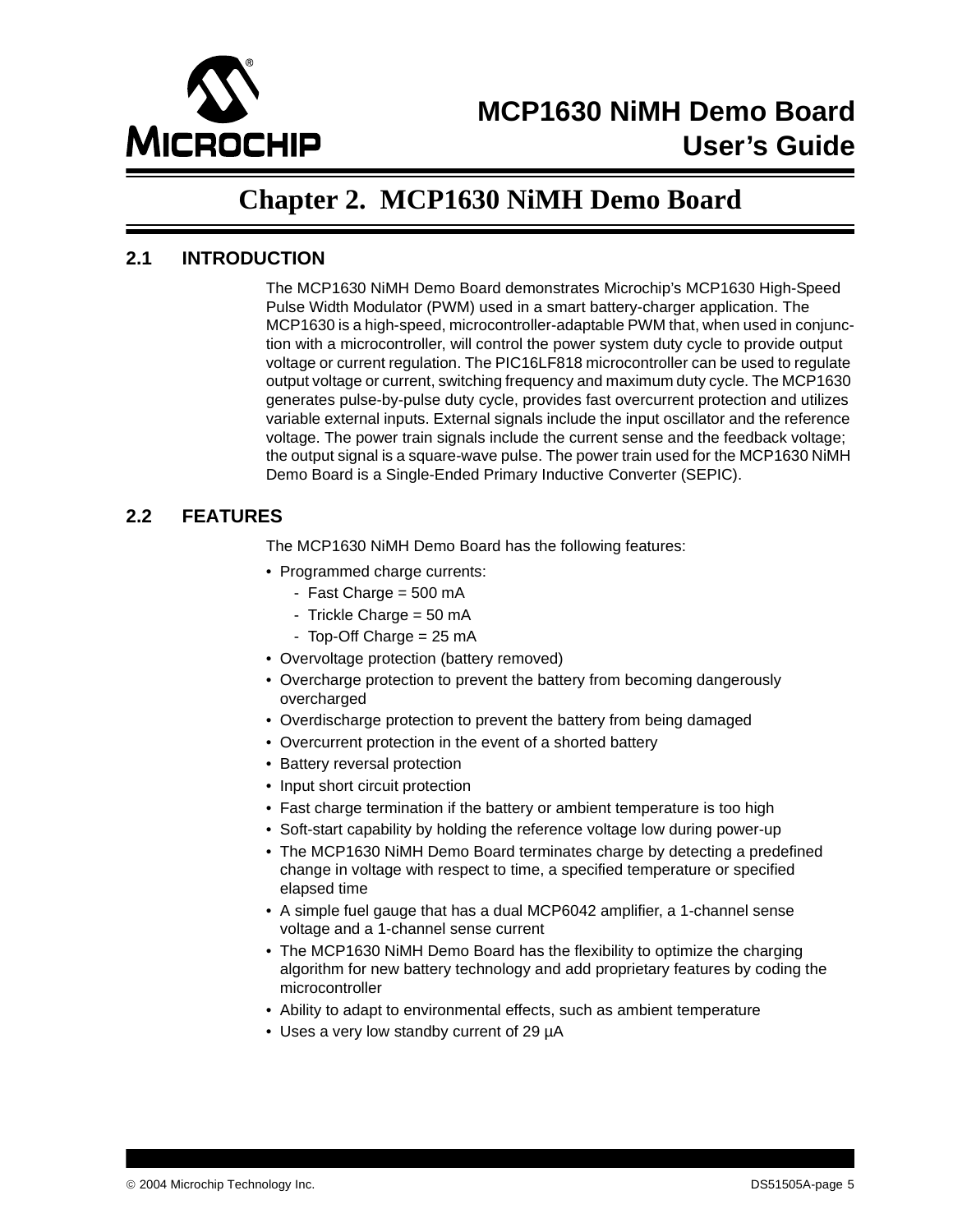### <span id="page-9-0"></span>**2.3 GETTING STARTED**

The MCP1630 NiMH Demo Board is fully assembled and tested for charging four 1,000 mA/hour NiMH batteries in series from 3.2V to 6V in accordance with the recommended charge profile for NiMH batteries. This board requires the use of an external input voltage source (+8V to +15V) and external load (battery or simulated battery load). It is recommended that four NiMH cells connected in series to act as a load or the recommended simulated load be used.

#### **2.3.1 Power Input and Output Connections**

- 1. Powering the MCP1630 NiMH Demo Board.
	- Apply the input voltage to the surface mount test points provided. The input voltage source should be limited to the 0V to +15V range. For normal operation, the input voltage should be between +8V and +15V. However, the input voltage must not exceed +15V maximum. The source current necessary to regulate the output voltage to 6.4V at 500 mA should be a minimum of approximately 800 mA.
	- Connect the positive side of the input source (+) to test point TP2. Connect the negative (or return side)  $(-)$  of the input source to the GND test point TP3. TP2 is located just above TP3 in the upper-left corner of the board.
- 2. Applying the load to the MCP1630 NiMH Demo Board.
	- To apply a load to the MCP1630 NiMH Demo Board, the positive side of the load (+) should be connected to test point TP1. The negative side of the load (–) should be connected to test point TP4. Care should be taken when using electronic or ground-referenced loads, and never connect TP4 to ground. The battery current sense is referenced in the return leg, so connecting TP4 to ground will short out the current sense. The typical charge current is 50 mA while the battery is in the Trickle Charge mode or the battery voltage is below 0.8V/cell. The current is typically 500 mA when the battery is in the Fast Charge mode and typically 25 mA when the battery is in the Top-off Charge mode. The charge current is automatically regulated by the MCP1630.
	- The code will prevent the board from entering the 500 mA Fast Charge mode if the battery terminal voltage is less than 3.2V (0.8V / Cell). During power up, the board will always trickle charge first, so using a purely resistive load will not work for trickle and fast charge currents. The best way to evaluate the charger is to use four series NiMH batteries or the recommended simulated battery load.

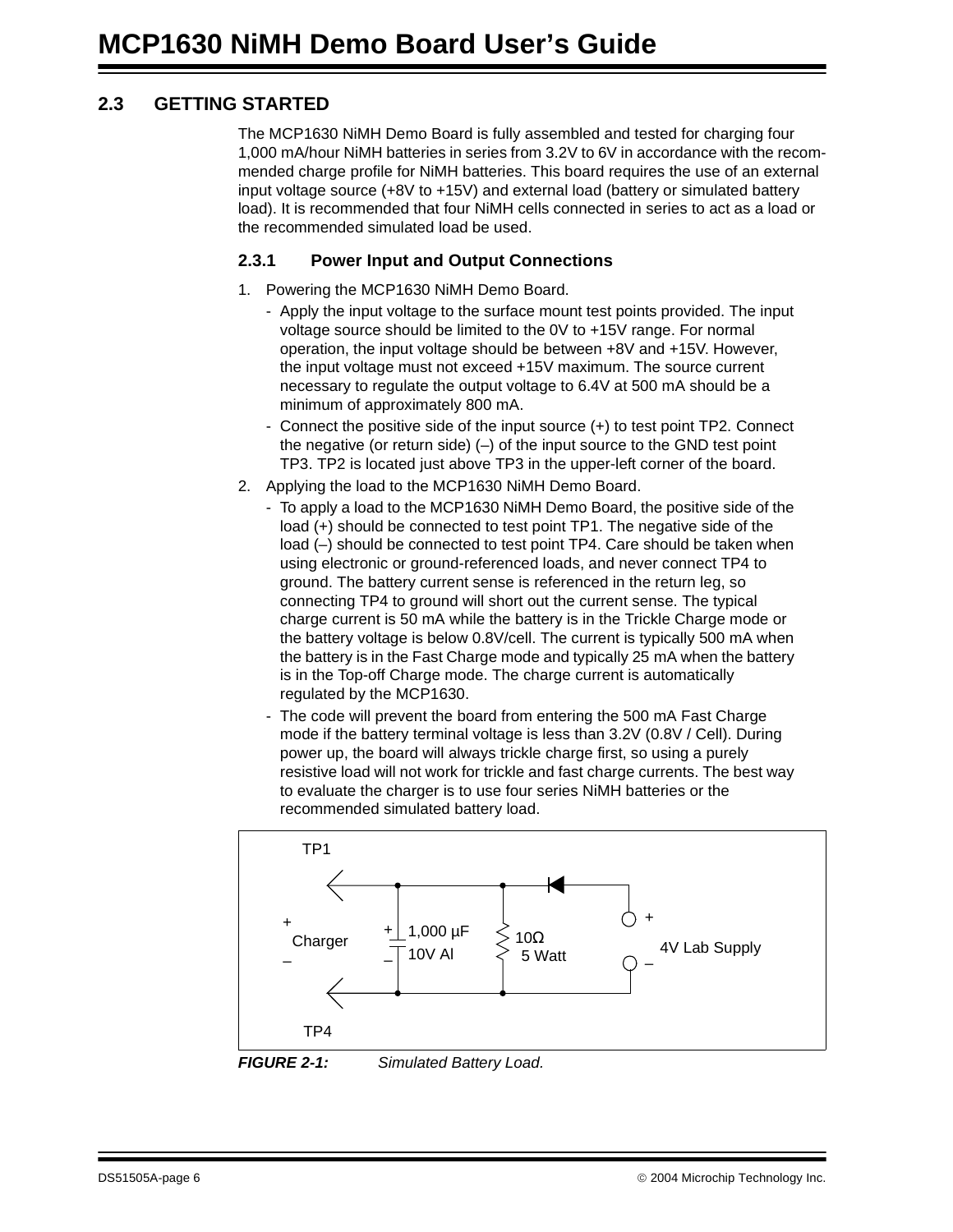#### 3. Status LEDs

- The MCP1630 NiMH Demo Board has two LEDs.  $D_1$  is a red LED that is used to indicate when input power is available. When the +12V input is connected,  $D_1$  will be illuminated. The other LED ( $D_9$ ) has two LEDs built into a SOT-23 package. These can be off, red, green or both on (amber). To conserve energy,  $D<sub>9</sub>$  is never illuminated when there is no input power. If both LEDs are off, that is an indication there is no power supplied to the board input.
- Under normal power-up conditions, the charger will begin with a 50 mA trickle charge. The microcontroller will then check the status of the batteries to ensure that they are present, their temperature is within range and the series voltage is within specified charging limits. For visual LED charge status, a dual-color SOT-23 LED is used  $(D_9)$ .
- D<sub>9</sub> Status Indication Normal Charge Modes

| <b>Normal Charge Mode</b><br><b>Board Status</b> | <b>Red LED</b> | <b>Green LED</b>      |
|--------------------------------------------------|----------------|-----------------------|
| Initial Trickle Charge (50 mA)                   | ON (Solid)     | OFF                   |
| Fast Charge (500 mA)                             | ON (Solid)     | ON (Solid)            |
| Final Trickle Charge (50 mA)                     | OFF            | ON (Solid)            |
| Top Off Charge (25 mA)                           | OFF            | ON (Solid)            |
| Charge Complete (0 mA)                           | OFF            | ON (Blinking, 1 sec). |
| Initial Trickle Charge (50 mA)                   | ON (Solid)     | OFF                   |

- D<sub>9</sub> Status Indication for Fault Modes

| <b>Fault Mode Board Status</b>                               | <b>Red LED</b>       | <b>Green LED</b> |
|--------------------------------------------------------------|----------------------|------------------|
| Overvoltage Initial<br>(Restart Initiated)                   | ON (Blinking)        | OFF              |
| Overvoltage<br>(Persistent, Latched-off after 9<br>attempts) | ON (Blinking Faster) | OFF              |
| Overcurrent                                                  | ON Blinking          | OFF              |

4. With no input connected and 4 NiMH batteries used as a load, the MCP1630 NiMH Demo Board will consume approximately 29 µA from the battery.

5. A temperature sensor is provided for charge termination. The sensor (U2) is located on the back of the printed circuit board. To utilize this feature, batteries should be in physical contact with the temperature sensor.

6. Programming.

- J1 can be used as a Flash programming port to modify the code for prototype applications. The pinout of J1 matches the required pinout for the Microchip ICD2 programmer.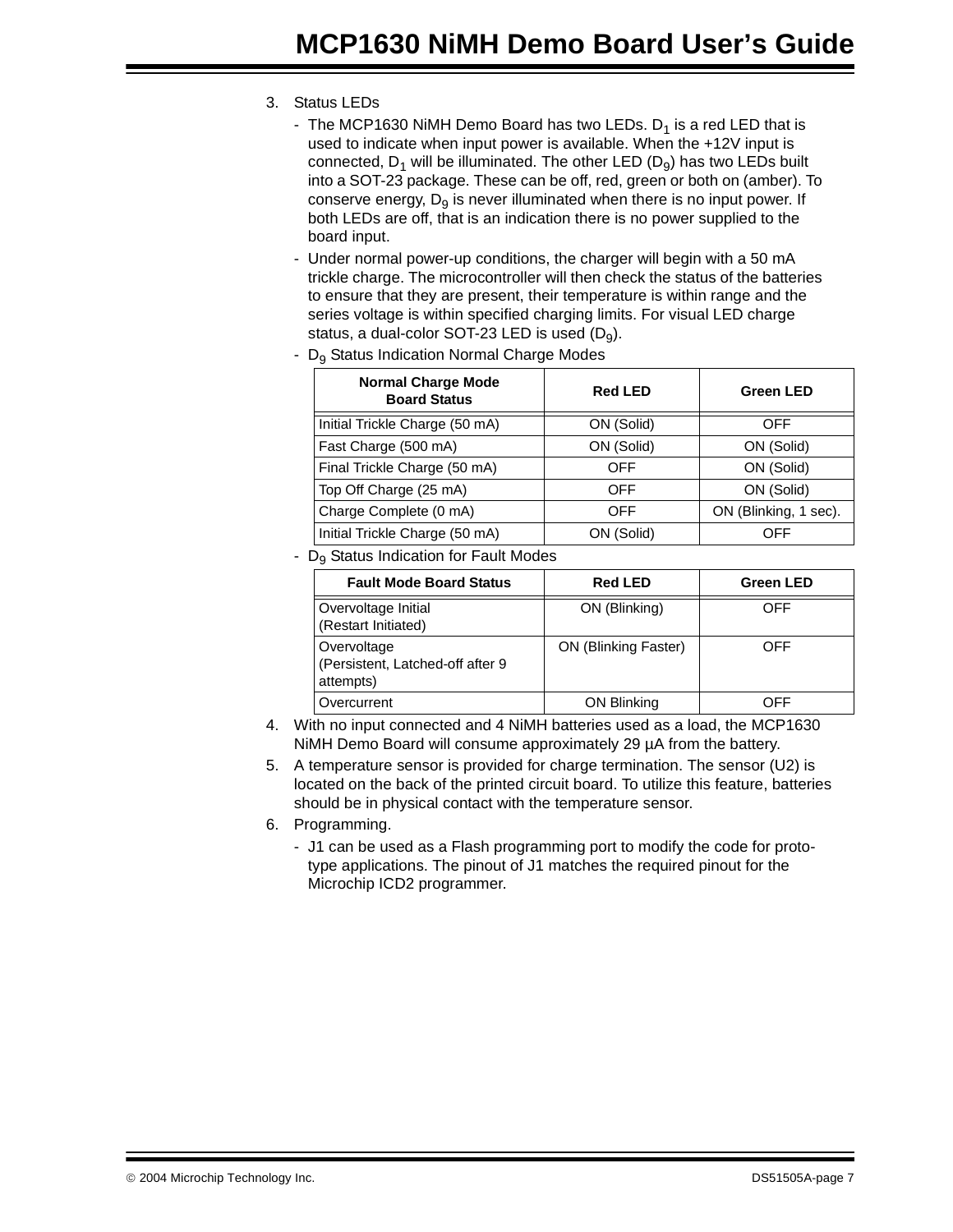**NOTES:**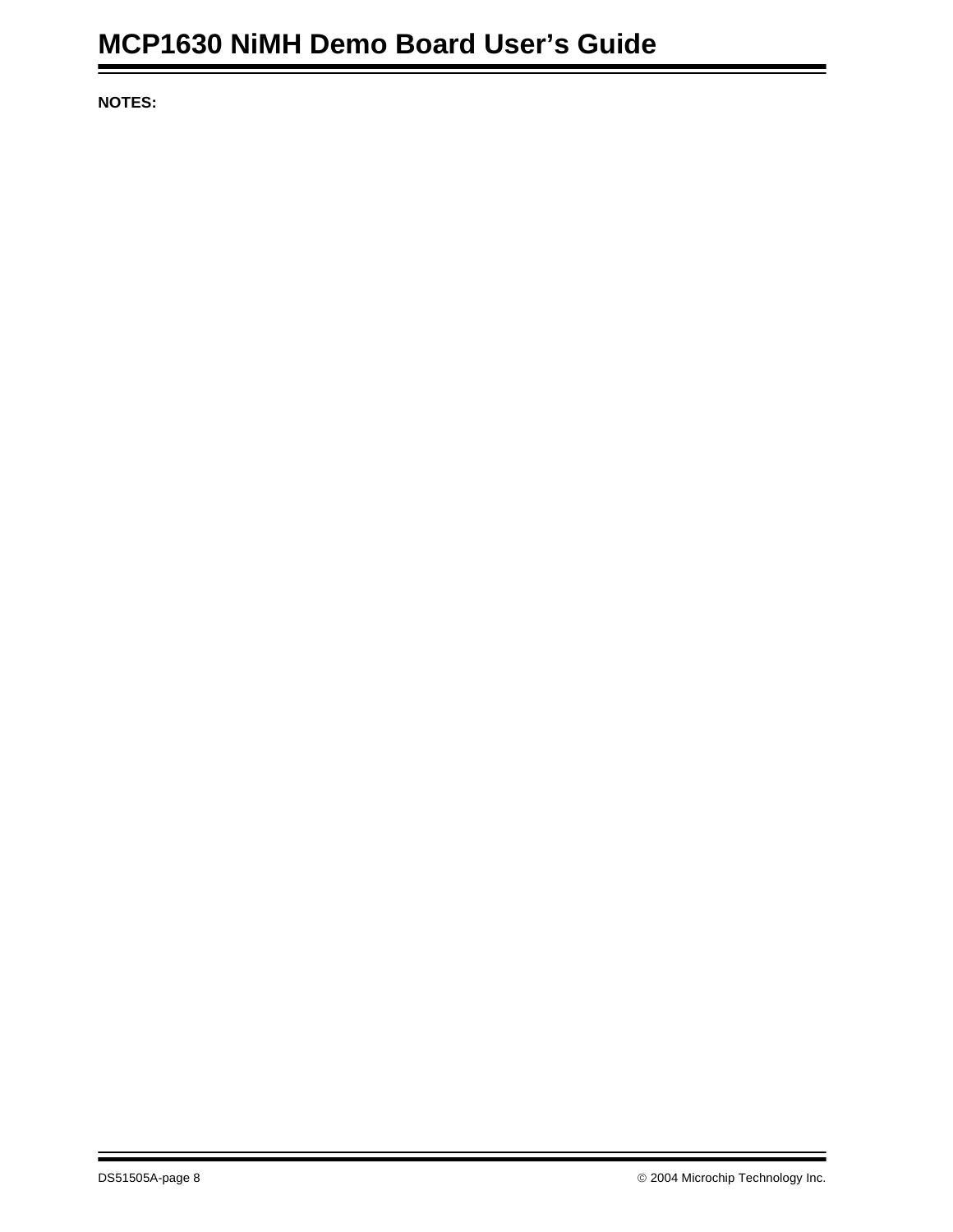

### **Appendix A. Schematic and Layouts**

### <span id="page-12-1"></span><span id="page-12-0"></span>**A.1 INTRODUCTION**

This appendix contains the schematics and layouts for the MCP1630 NiMH Demo Board. The diagrams included in this appendix include:

- Board Schematic
- Board Top Layer
- Board Bottom Layer
- Board Mid Layer 1
- Board Mid Layer 2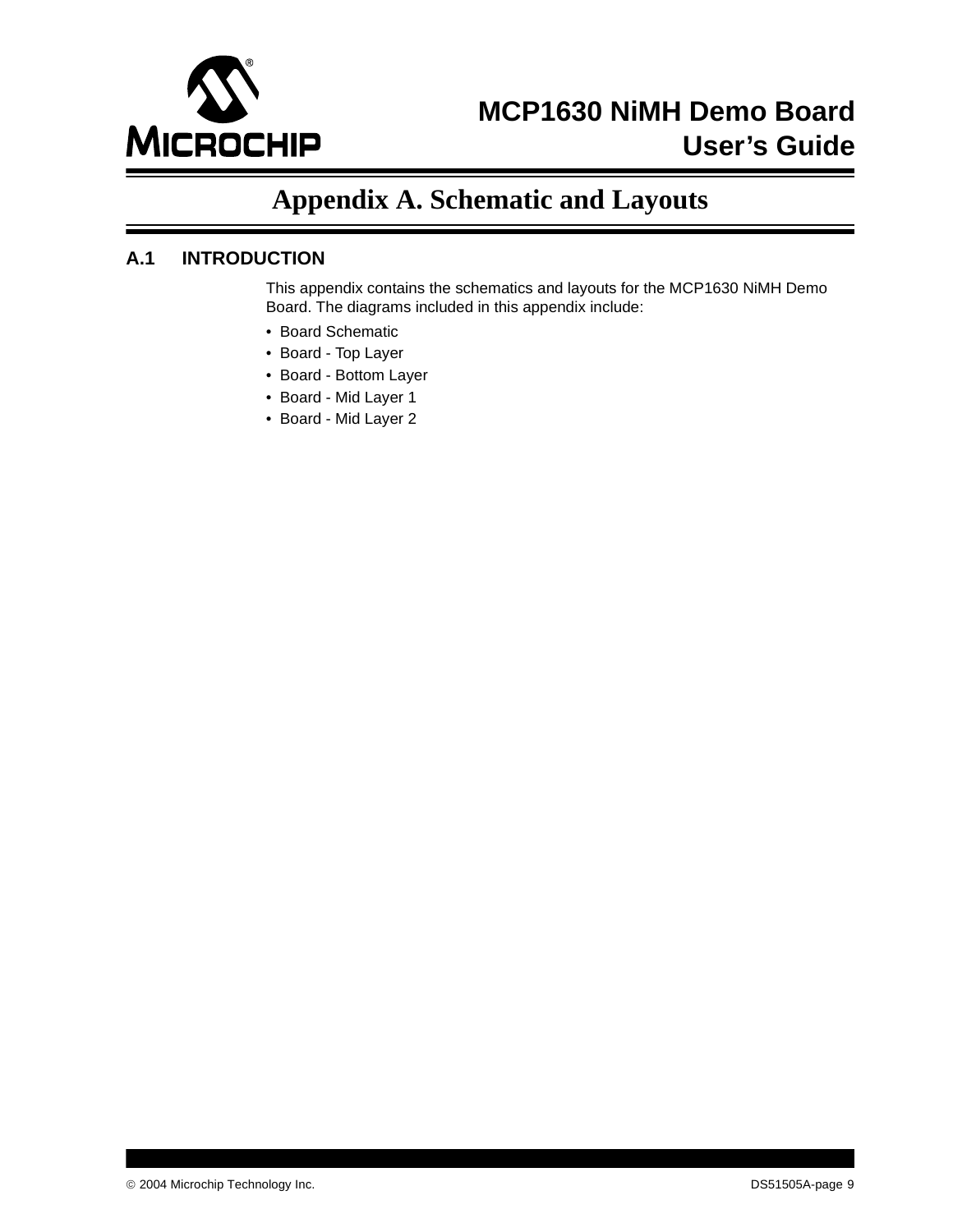## **MCP1630 NiMH Demo Board User's Guide**

### <span id="page-13-0"></span>**A.2 BOARD SCHEMATIC - PAGE 1**

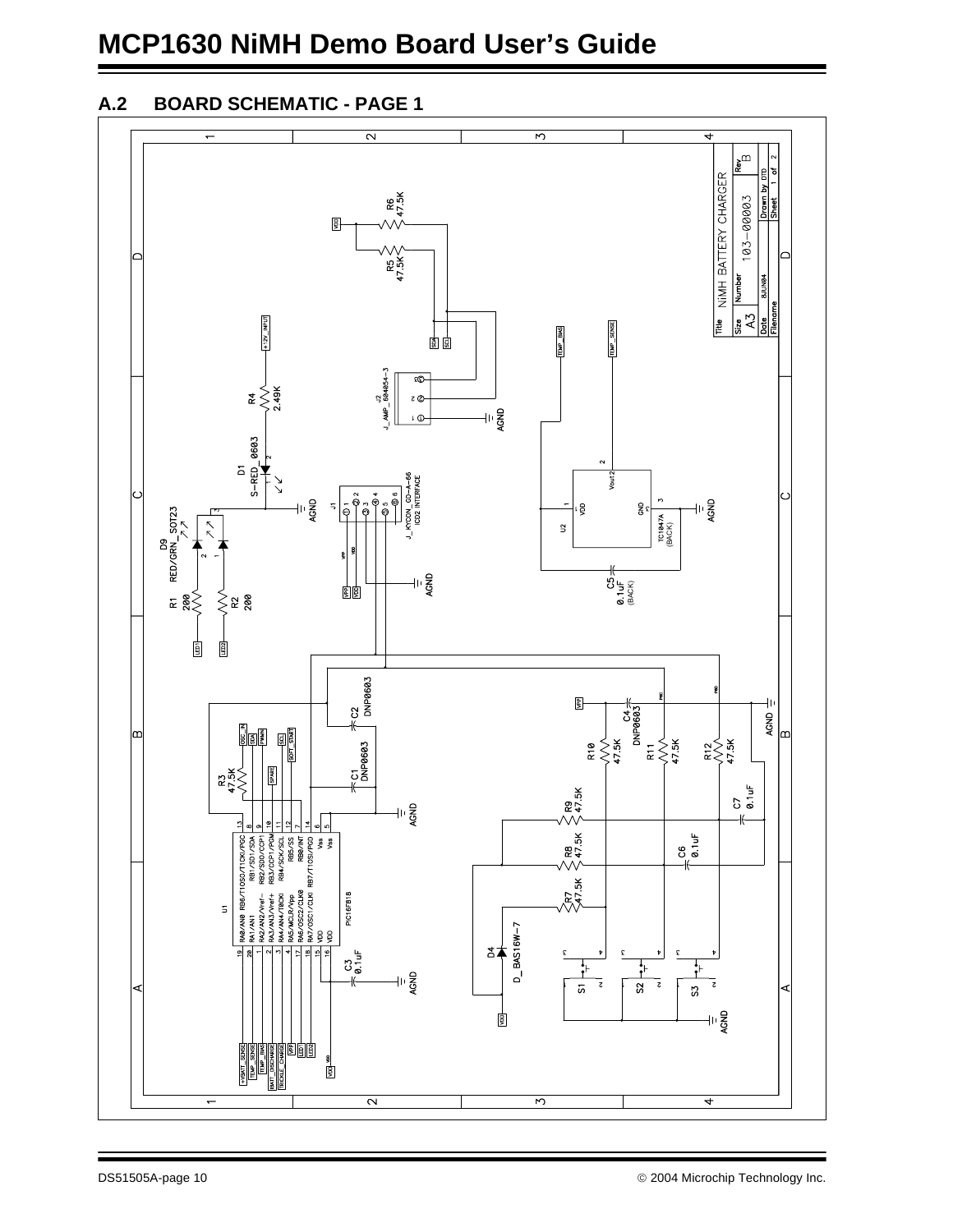<span id="page-14-0"></span>

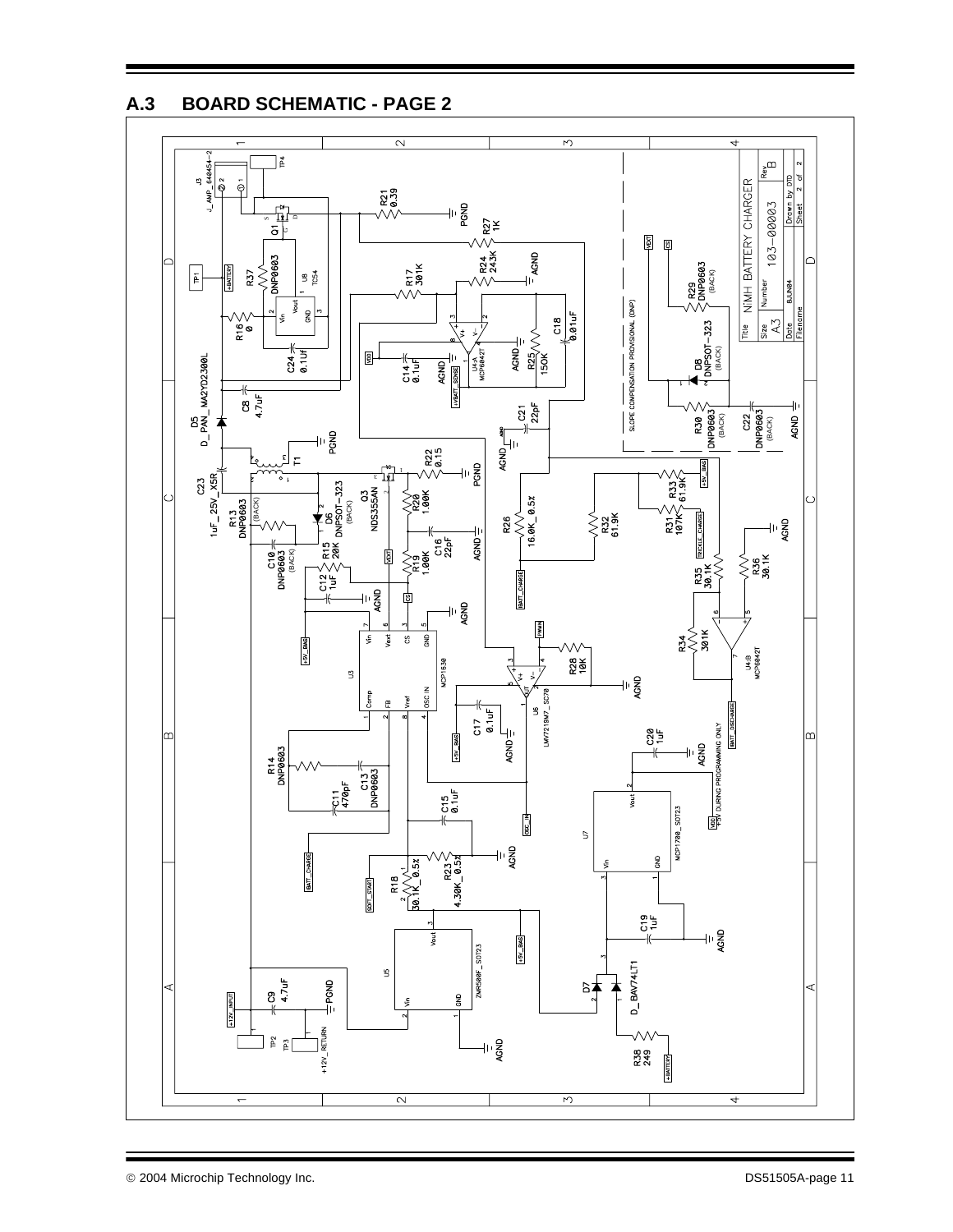## **MCP1630 NiMH Demo Board User's Guide**

### <span id="page-15-0"></span>**A.4 BOARD - TOP LAYER**

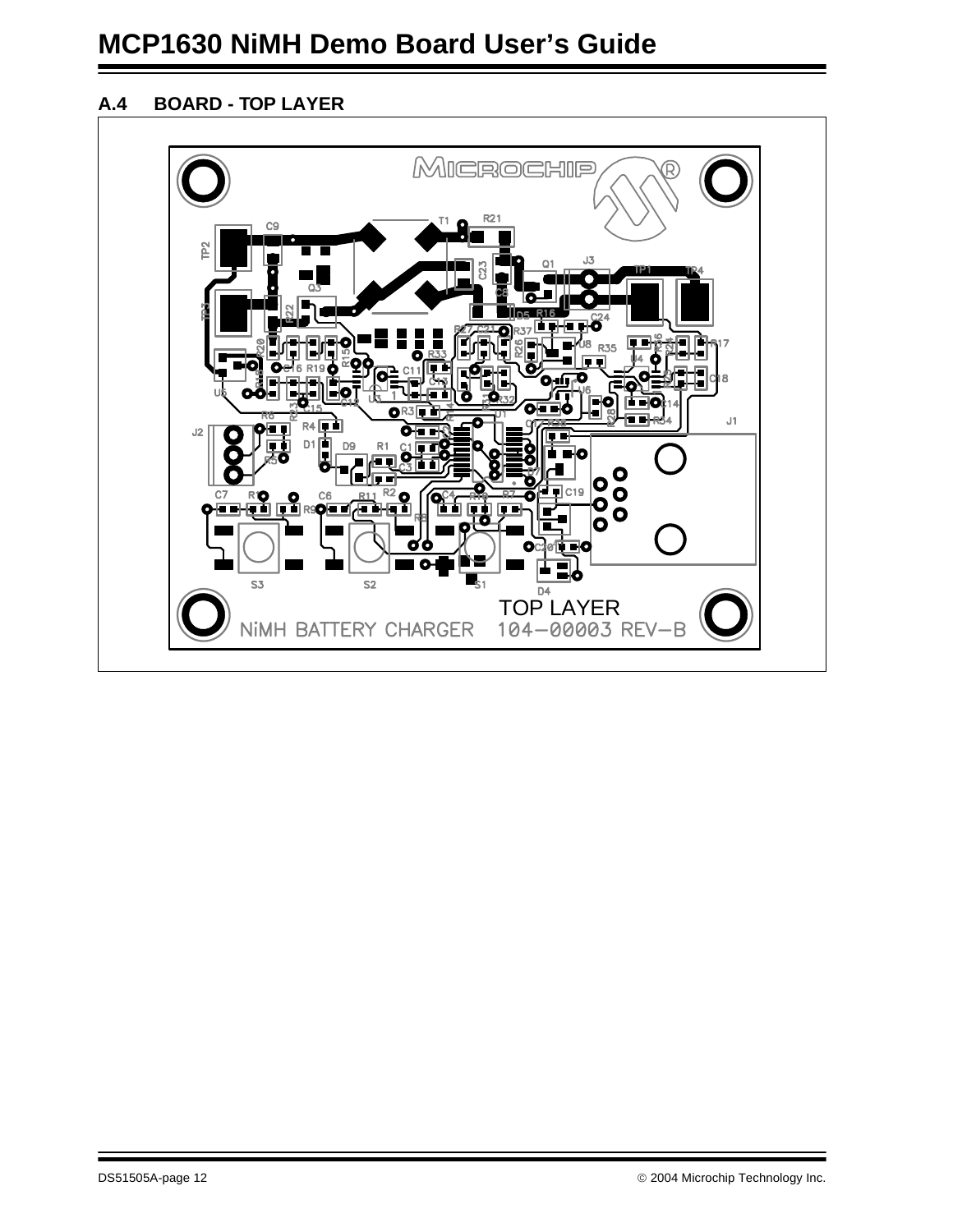### <span id="page-16-0"></span>**A.5 BOARD - BOTTOM LAYER**

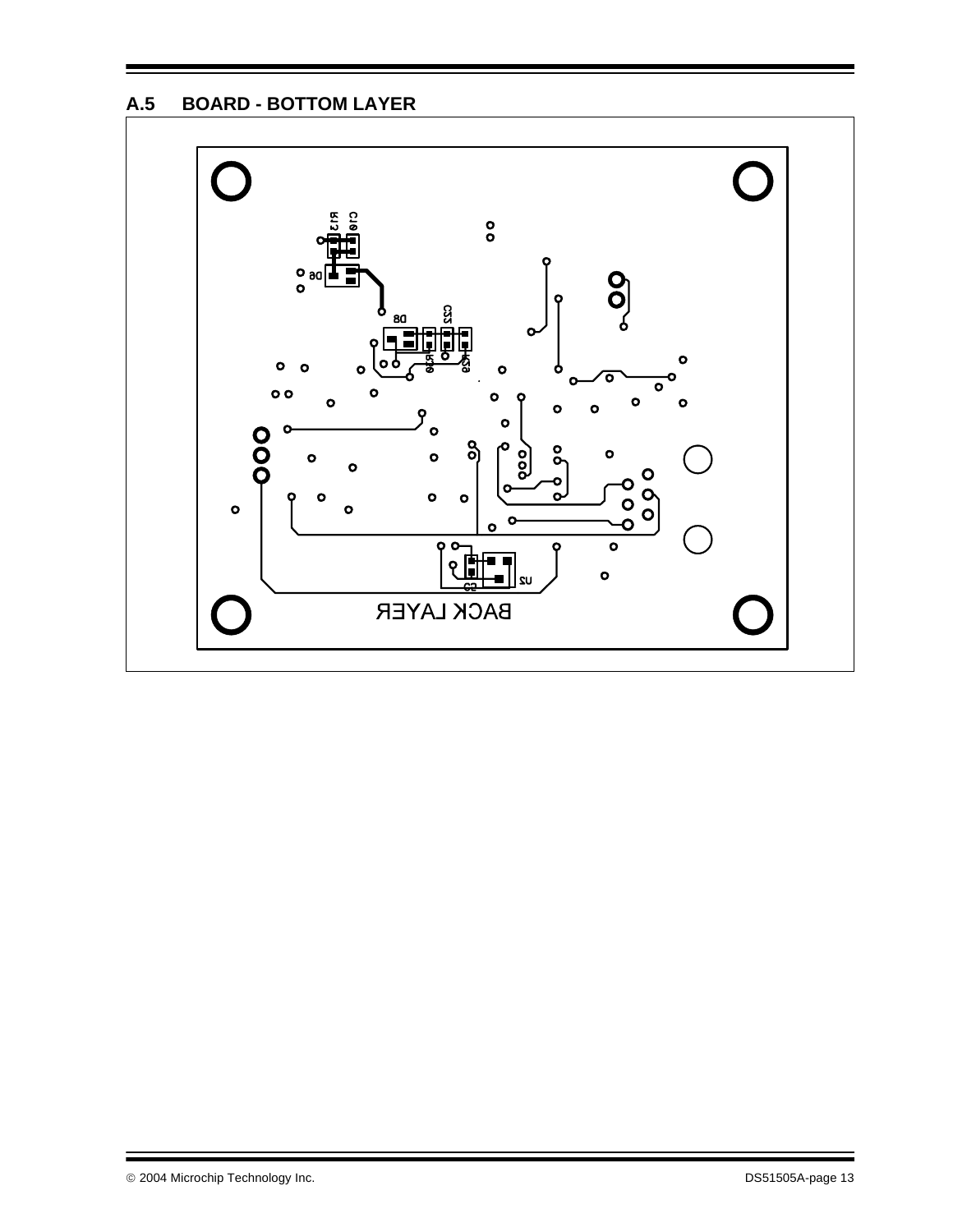## **MCP1630 NiMH Demo Board User's Guide**

### <span id="page-17-0"></span>**A.6 BOARD - MID LAYER 1**

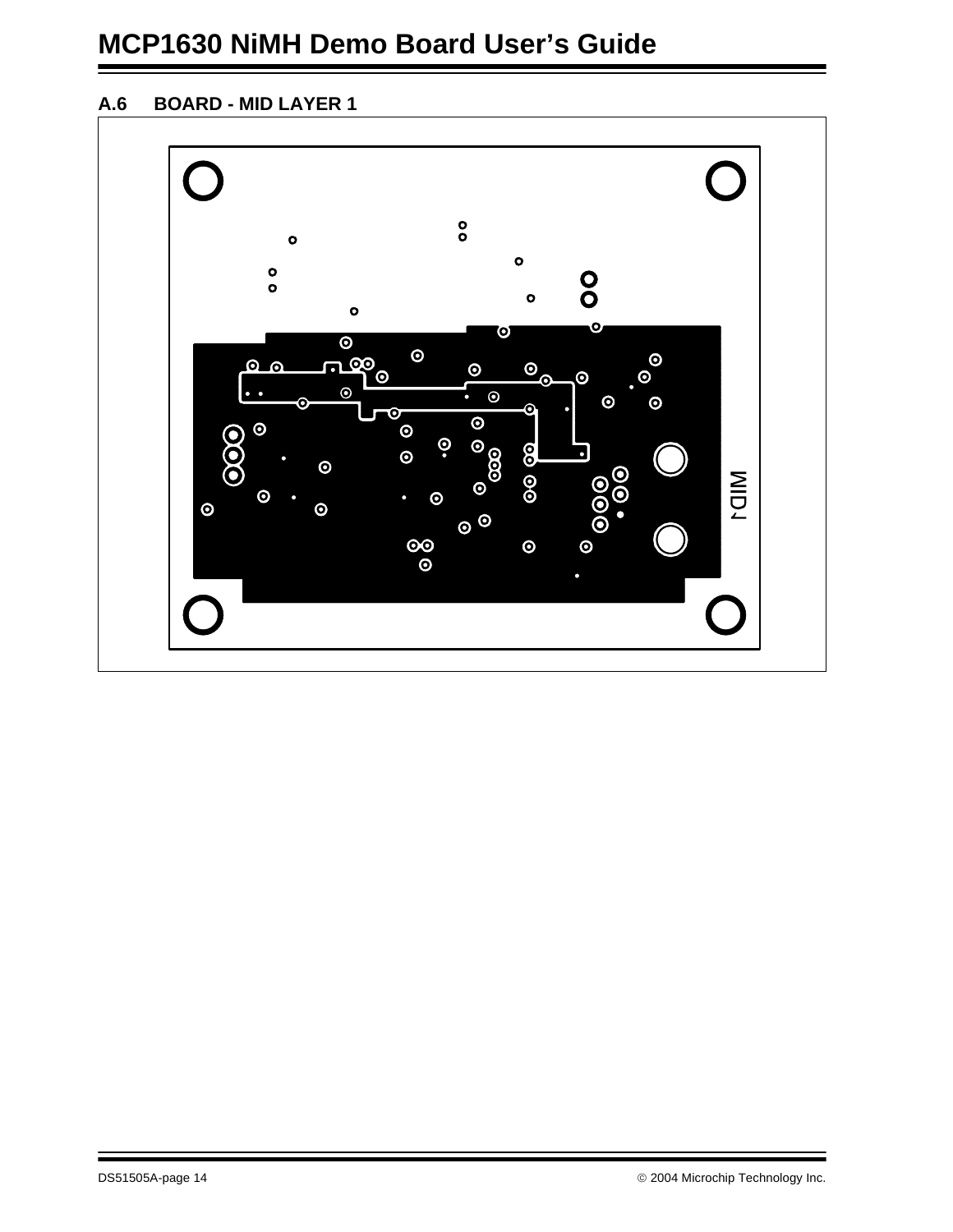```
A.7 BOARD - MID LAYER 2
```
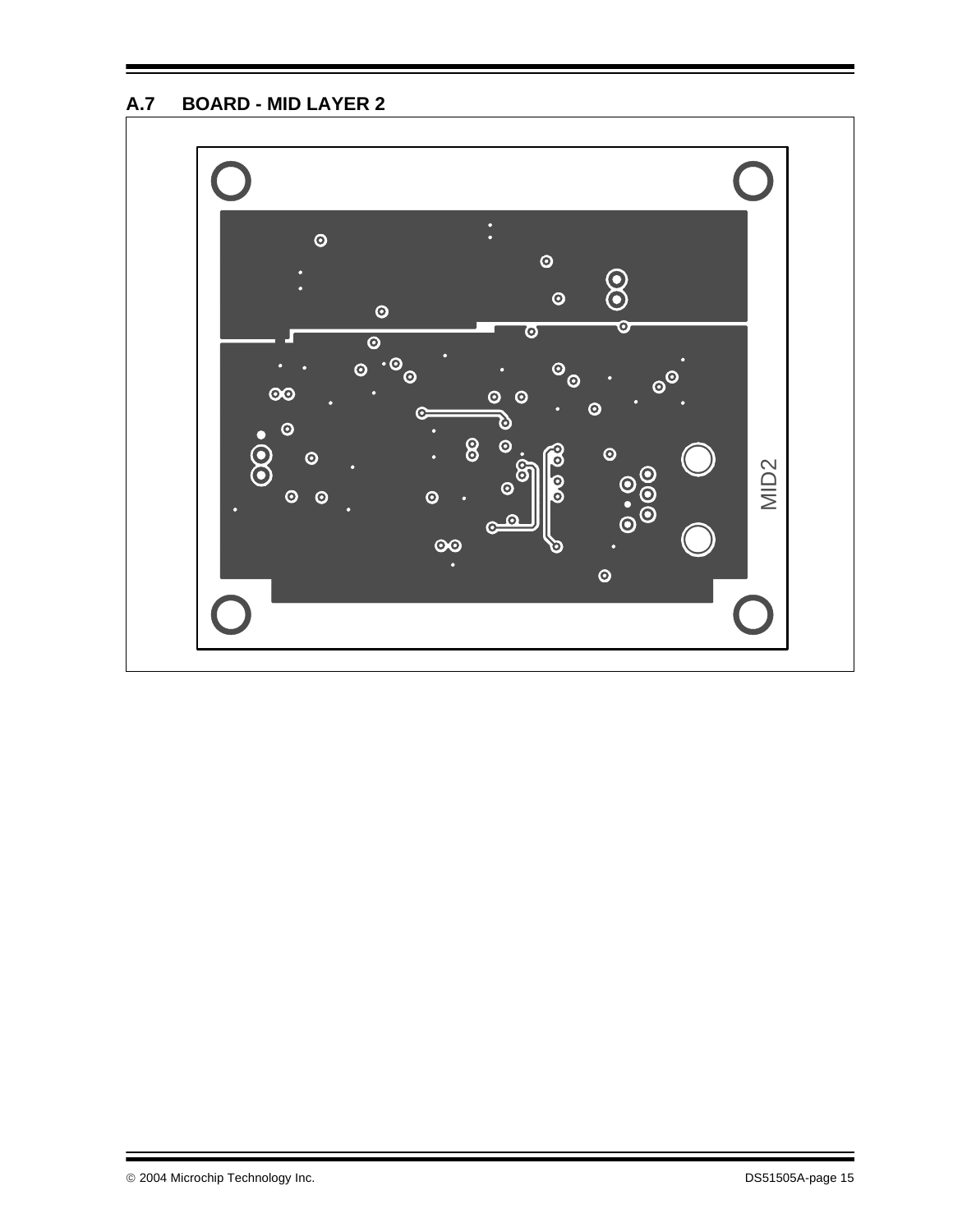**NOTES:**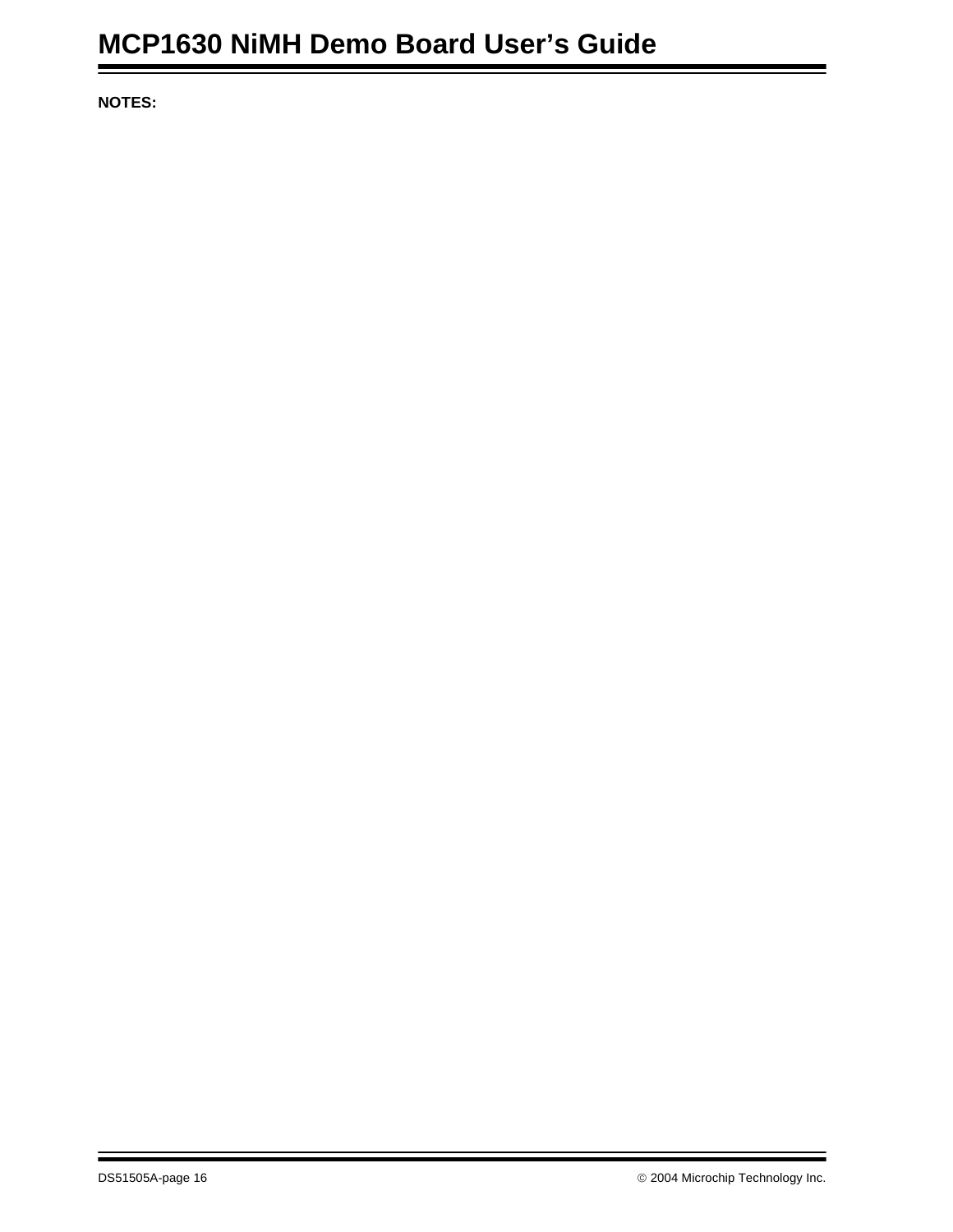

## **MCP1630 NIMH DEMO BOARD USER'S GUIDE**

## **Appendix B. Bill Of Materials (BOM)**

| <b>Reference</b><br><b>Designator</b> | Qty            | <b>Description</b>                             | <b>Manufacturer</b>                                                     | <b>Manufacturer Part</b><br><b>Number</b> |
|---------------------------------------|----------------|------------------------------------------------|-------------------------------------------------------------------------|-------------------------------------------|
| Q <sub>3</sub>                        | $\mathbf{1}$   | MOSFET N-CH 30V 1.7A 3-SSOT                    | Fairchild <sup>®</sup><br>Semiconductor                                 | NDS355AN                                  |
| Q <sub>1</sub>                        | 1              | HEX/MOS N-CH 20V 4.2A SOT-23                   | International<br>Rectifier                                              | IRLML2502TR                               |
| C <sub>18</sub>                       | 1              | Capacitor, 10000 pF, 50V, Ceramic,<br>X7R 0603 | Kemet <sup>®</sup>                                                      | C0603C103K5RACTU                          |
| C3,C5,C6,C7,C1<br>4, C15, C17, C24    | 8              | Capacitor .10 µF, 10V, Ceramic, X7R 0603       | Kemet                                                                   | C0603C104K8RACTU                          |
| C12,C19,C20                           | 3              | Capacitor, Ceramic, 1.0 µF 10V 10% X5R<br>0603 | $\overline{\text{Murata}^{\textcircledR}}$ Electronics<br>North America | GRM188R61A105KA6<br>1D                    |
| C16,C21                               | $\overline{c}$ | Capacitor, Ceramic, 22 pF, 50V, NP0 0603       | Kemet                                                                   | C0603C220J5GACTU                          |
| C11                                   | $\mathbf 1$    | Capacitor, Ceramic, 470 pF, 50V, NP0 0603      | Panasonic <sup>®</sup> - ECG                                            | ECJ-1VC1H471J                             |
| C1, C2, C4, C10,<br>C13, C22          | 6              | DNP0603                                        | Not Used                                                                | Not Used                                  |
| C <sub>23</sub>                       | $\mathbf{1}$   | Capacitor, Ceramic, 1 µF, 25V, X5R 0805        | Panasonic - ECG                                                         | ECJ-2FB1E105K                             |
| C8,C9                                 | $\overline{c}$ | Capacitor, Ceramic, 4.7 µF, 16V, X5R 0805      | Panasonic - ECG                                                         | ECJ-2FB1C475K                             |
| D4                                    | 1              | Diode Switch, 75V, 200MW, SOT-323              | Diodes Inc.                                                             | <b>BAS16W-7</b>                           |
| D7                                    | $\mathbf{1}$   | Diode Switch, Dual CC, 50V, SOT-23             | ON<br>Semiconductor <sup>®</sup>                                        | BAV74LT1                                  |
| D <sub>5</sub>                        | 1              | Diode, Schottky, 25V, 1.0A, Mini-2P            | Panasonic - SSG                                                         | MA2YD2300L                                |
| D6,D8                                 | $\overline{2}$ | DNPSOT-323                                     | Not Used                                                                | Not Used                                  |
| T1                                    | 1              | 8th-PAK, SMT, Dual, Inductor                   | BH Electronics <sup>®</sup>                                             | 511-1016                                  |
| J2                                    | $\mathbf{1}$   | Conn Header, Vert 3pos .100 Tin                | AMP/<br><b>Tyco Electronics</b>                                         | 640454-3                                  |
| J3                                    | $\mathbf{1}$   | Conn Header, Vert 2pos .100 Tin                | AMP/<br><b>Tyco Electronics</b>                                         | 640454-2                                  |
| J1                                    | $\mathbf{1}$   | Modjack Rt< 6p6c Black                         | Kycon                                                                   | GD-A-66                                   |
| D <sub>1</sub>                        | $\mathbf{1}$   | LED, 660NM, Super Red, Diff 0603SMD            | Lumex <sup>®</sup> Opto/<br>Components Inc.                             | SML-LX0603SRW-TR                          |
| D <sub>9</sub>                        | $\mathbf{1}$   | LED, Dual, Red/Green/Clear SOT-23              | Lumex Opto/<br>Components Inc.                                          | SSL-LX15IGC-RP-TR                         |
| U <sub>6</sub>                        | $\mathbf{1}$   | IC Comparator, R-R Out, SC-70-5                | National<br>Semiconductor™                                              | LMV7219M7                                 |
| U <sub>3</sub>                        | $\mathbf{1}$   | High Speed, PIC, PWM, MSOP8                    | Microchip<br>Technology Inc.                                            | MCP1630                                   |
| U7                                    | 1              | IC, LDO Reg, 250 ma, 3.0V, SOT-23              | Microchip<br>Technology Inc.                                            | MCP1700T-3002E/TT                         |
| U <sub>4</sub>                        | 1              | IC Op Amp, 1 µa, 1.4V, Dual R-R, MSOP8         | Microchip<br>Technology Inc.                                            | MCP6042T-I/MS                             |
| U1                                    | 1              | IC MCU Flash, 1k x 14, EEPROM, 20SSOP          | Microchip<br>Technology Inc.                                            | PIC16LF818-I/SS                           |
| R <sub>16</sub>                       | 1              | Resistor, ZERO $\Omega$ , 1/10W, 5%, 0603 SMD  | Panasonic - ECG                                                         | ERJ-3GEY0R00V                             |

#### <span id="page-20-0"></span>**TABLE B-1: BILL OF MATERIALS**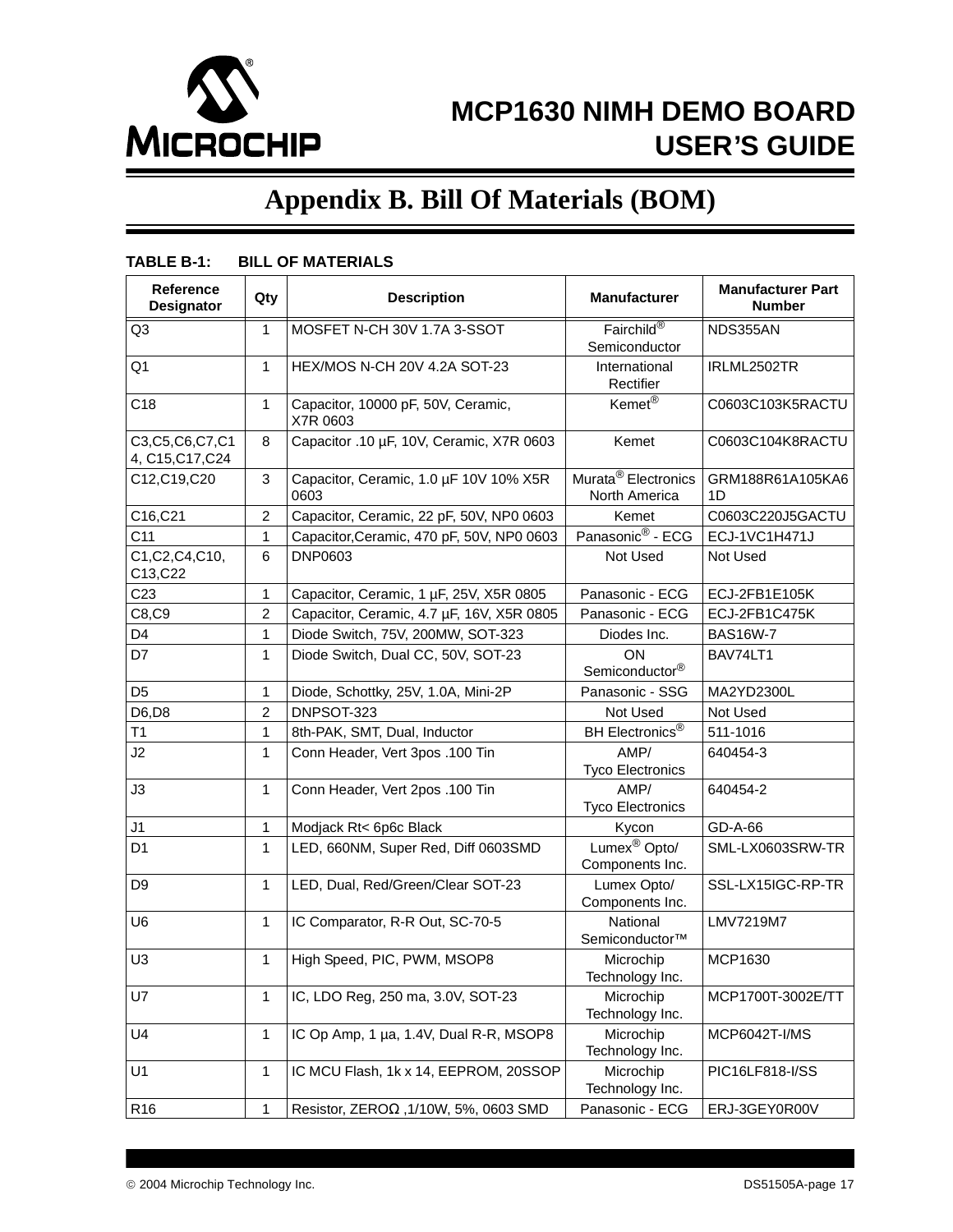| <b>Reference</b><br>Designator                          | Qty            | <b>Description</b>                             | <b>Manufacturer</b>                  | <b>Manufacturer Part</b><br><b>Number</b> |
|---------------------------------------------------------|----------------|------------------------------------------------|--------------------------------------|-------------------------------------------|
| R19, R20, R27                                           | 3              | Resistor, 1.00 kΩ, 1/16W, 1%, 0603 SMD         | Panasonic - ECG                      | ERJ-3EKF1001V                             |
| R4                                                      | 1              | Resistor, 2.49 kΩ, 1/16W, 1%, 0603 SMD         | Panasonic - ECG                      | ERJ-3EKF2491V                             |
| R <sub>23</sub>                                         | 1              | Resistor, 4.3 kΩ, 1/16W, .5%, 0603 SMD         | Susumu Co Ltd                        | RR0816P-432-D                             |
| R <sub>28</sub>                                         | 1              | Resistor, 10.0 kΩ, 1/16W, 1%, 0603 SMD         | Panasonic - ECG                      | ERJ-3EKF1002V                             |
| R <sub>25</sub>                                         | 1              | Resistor, 150 kΩ, 1/16W, 1%, 0603 SMD          | Panasonic - ECG                      | ERJ-3EKF1503V                             |
| R <sub>26</sub>                                         | 1              | Resistor, 16.0 kΩ, 1/16W, .5%, 0603 SMD        | Susumu Co Ltd                        | RR0816P-163-D                             |
| R <sub>15</sub>                                         | 1              | Resistor, 20 k $\Omega$ , 1/16W, .1%, 0603 SMD | Panasonic - ECG                      | ERA-3YEB203V                              |
| R35, R36                                                | 1              | Resistor, 30.1 kΩ, 1/16W, 1%, 0603 SMD         | Panasonic - ECG                      | ERJ-3EKF3012V                             |
| R <sub>18</sub>                                         | $\mathbf{1}$   | Resistor, 30.1 kΩ, 1/16W, .5%, 0603 SMD        | Susumu Co Ltd                        | RR0816P-3012-D-47C                        |
| R3, R5, R6, R7,<br>R8, R9, R10, R11,<br>R <sub>12</sub> | 9              | Resistor, 47.5 kΩ, 1/16W, 1%, 0603 SMD         | Panasonic - ECG                      | ERJ-3EKF4752V                             |
| R32, R33                                                | $\overline{c}$ | Resistor, 61.9 kΩ, 1/16W, 1%, 0603 SMD         | Panasonic - ECG                      | ERJ-3EKF6192V                             |
| R31                                                     | 1              | Resistor, 107 kΩ, 1/16W, 1%, 0603 SMD          | Panasonic - ECG                      | ERJ-3EKF1073V                             |
| R <sub>1</sub> ,R <sub>2</sub>                          | $\overline{2}$ | Resistor, 200Ω, 1/16W, 1%, 0603 SMD            | Panasonic - ECG                      | ERJ-3EKF2000V                             |
| R38                                                     | 1              | Resistor, 249Ω, 1/16W, 1%, 0603 SMD            | Panasonic - ECG                      | ERJ-3EKF2490V                             |
| R <sub>24</sub>                                         | 1              | Resistor, 243 k $\Omega$ , 1/16W, 1%, 0603 SMD | Panasonic - ECG                      | ERJ-3EKF2433V                             |
| R17, R34                                                | $\overline{c}$ | Resistor, 301 kΩ, 1/16W, 1%, 0603 SMD          | Panasonic - ECG                      | ERJ-3EKF3013V                             |
| R13, R14, R29,<br>R30, R37                              | 5              | DNP0603                                        | Not Used                             | Not Used                                  |
| R <sub>22</sub>                                         | 1              | Resistor, .15 $\Omega$ , 1/8W, 5%, 0805 SMD    | Panasonic - ECG                      | ERJ-6RSJR15V                              |
| R <sub>21</sub>                                         | 1              | Resistor, .39Ω, 1/4W, 1%, 1206 SMD             | Panasonic - ECG                      | ERJ-8RQFR39V                              |
| S1, S2, S3                                              | 3              | Switch Tact, 6mm, 260GF SMT                    | E-Switch, Inc.                       | TL3301NF260QG                             |
| U8                                                      | 1              | IC Volt Detector, 2.9V, SOT23A                 | Microchip<br>Technology Inc.         | TC54VC2902ECB713                          |
| U <sub>2</sub>                                          | $\mathbf{1}$   | IC Temp-Volt Conv Prec, SOT-23B                | Microchip<br>Technology Inc.         | TC1047AVNBTR                              |
| TP1, TP2,<br>TP3,TP4                                    | 4              | PC Test Point Compact SMT                      | Keystone<br>Electronics <sup>®</sup> | 5016                                      |
| U <sub>5</sub>                                          | $\mathbf{1}$   | IC $V_{RFG}$ , Mini, 5V, 50 ma SOT-23          | Zetex <sup>®</sup> Inc.              | ZMR500FTA                                 |

#### **TABLE B-1: BILL OF MATERIALS (CONTINUED)**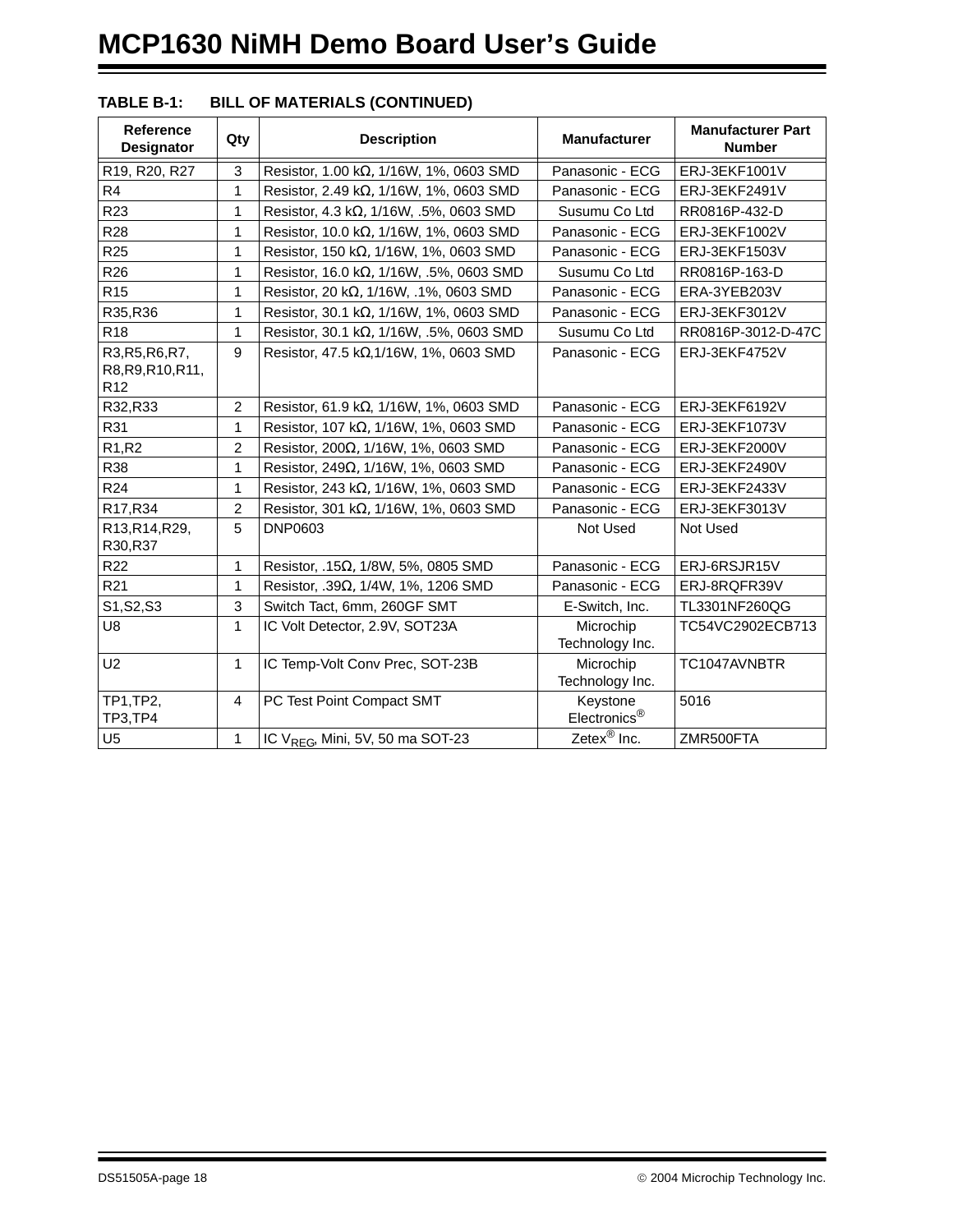

## **Appendix C. Evaluation Board Firmware**

### <span id="page-22-1"></span><span id="page-22-0"></span>**C.1 DEVICE FIRMWARE**

For the latest version of the MCP1630 NiMH Demo Board User's Guide firmware, visit the Microchip web site at www.microchip.com.

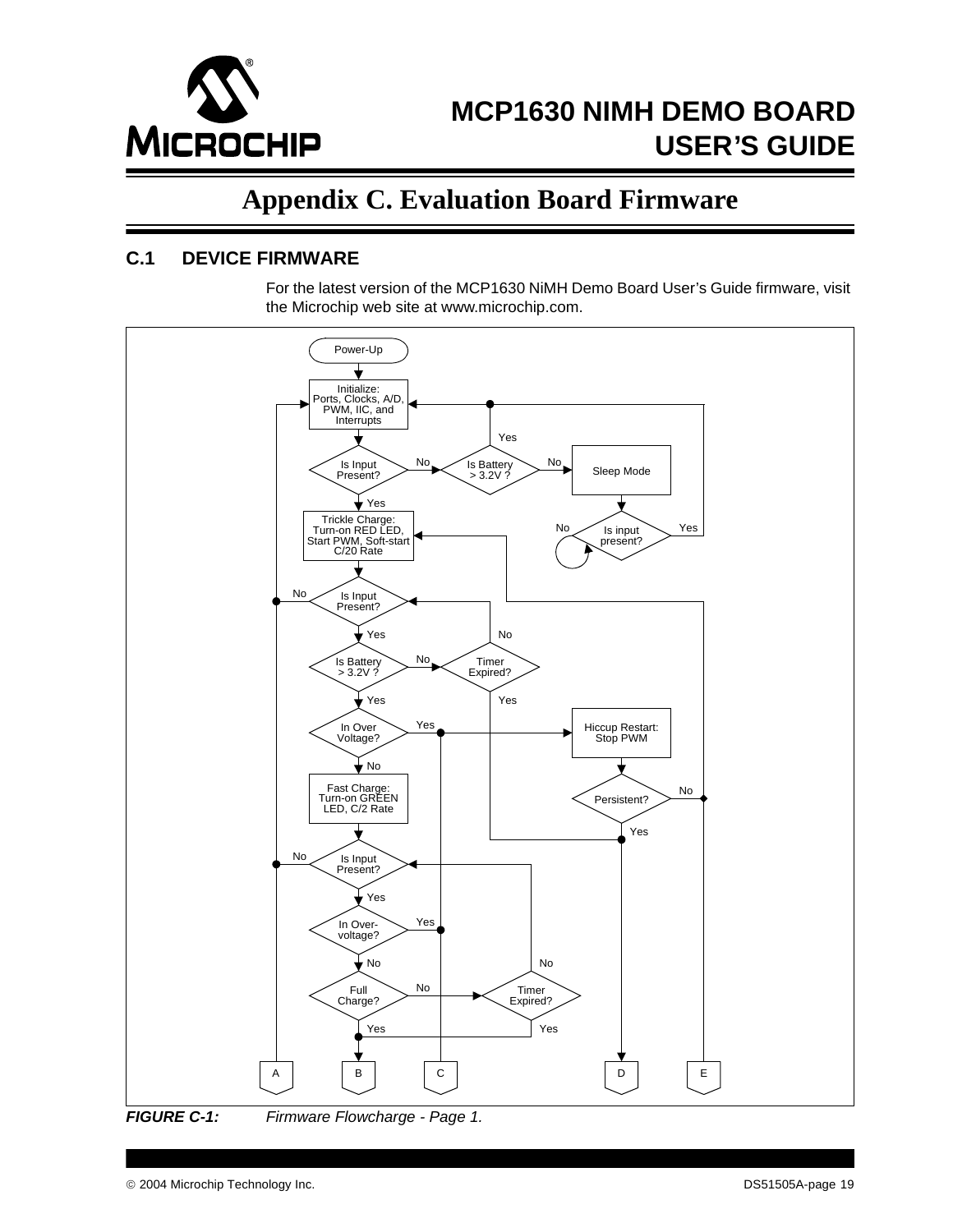### **MCP1630 NiMH Demo Board User's Guide**



**FIGURE C-2:** Firmware Flowchart - Page 2.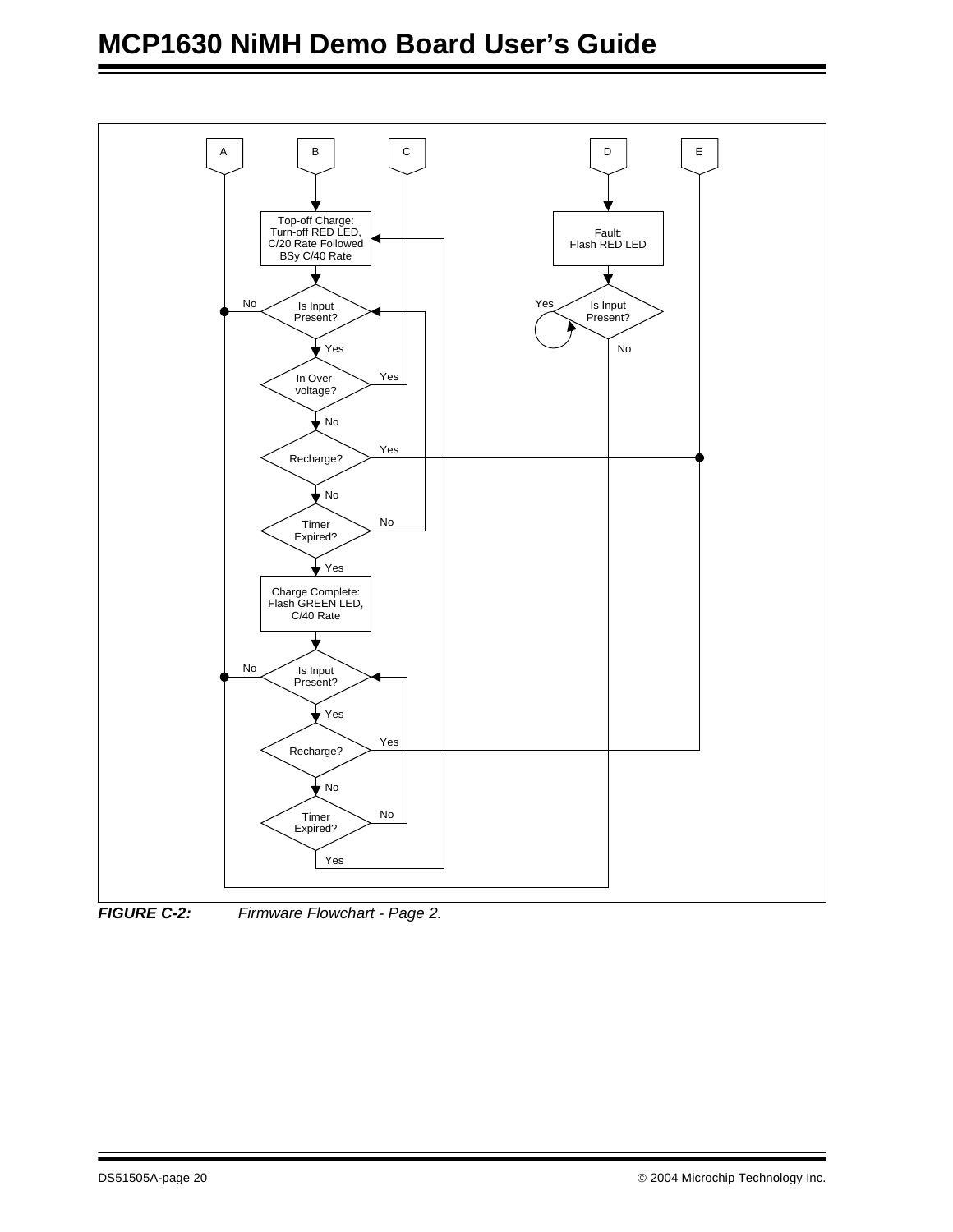**NOTES:**